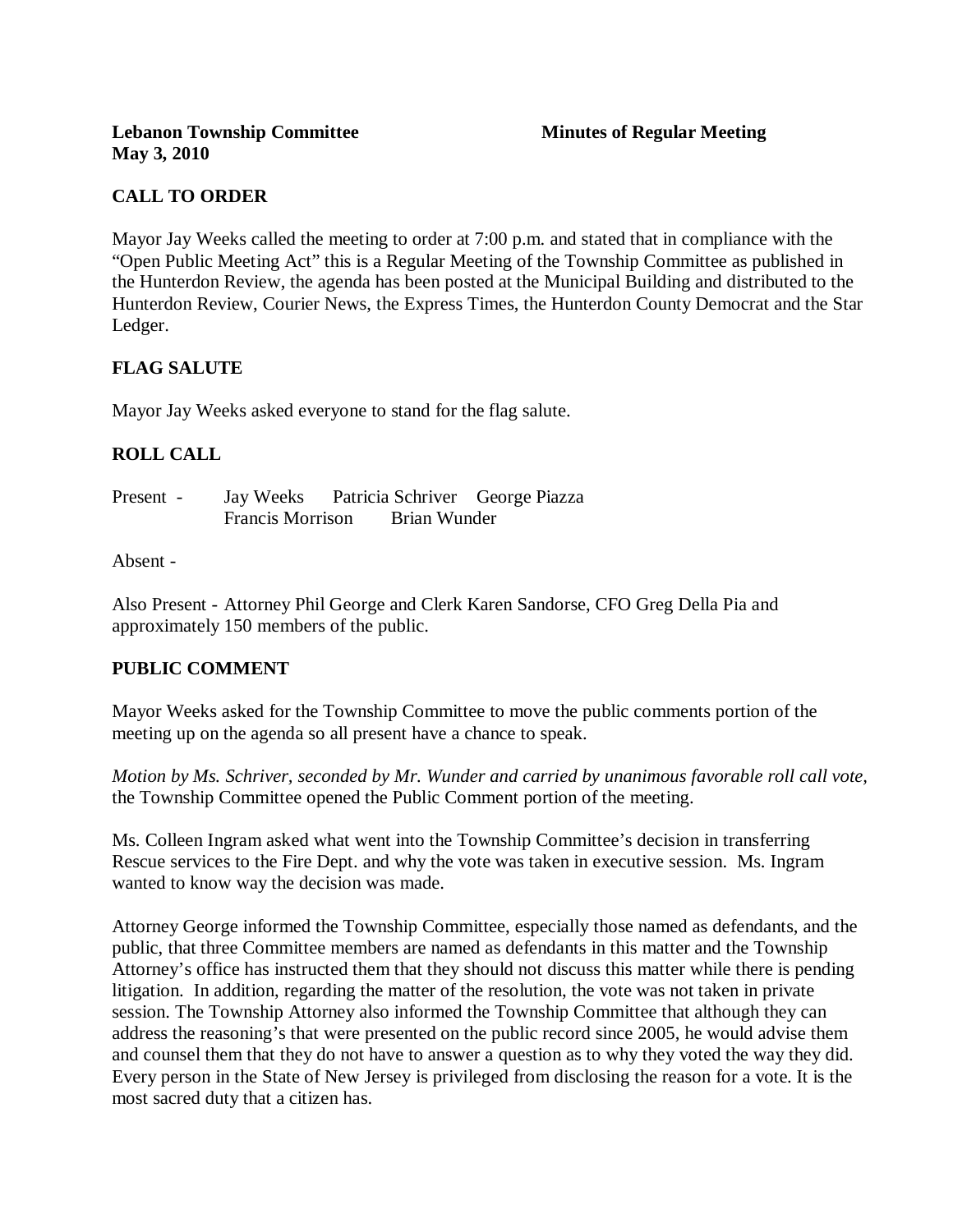LTCM 05/03/2010 Page 2 of 20

Ms. Charlotte Fels stated that she came to the meeting out of loyalty. She has had several occasions to call on the Rescue Squad. Ms. Fels stated that she is very impressed with them as they are dedicated, they know what they are doing, they love it, they are a team. They are a working model for what they are supposed to do. It's just not right. Ms. Fels asked the Committee not to let a good thing that this Township has, go by the wayside.

Ms. Susan Young stated that she has a disabled child living in her home and has had several occasions to call the Squad. She stated that she is appalled and disappointed that this was not up to a public discussion or vote that the Township has no rescue squad. Ms. Young stated that as far as she knows fire and rescue are two different units. Ms. Young asked, what Township does not have a rescue squad of some sort and a fire department, it is two separate issues?

Mr. David Nell asked Mr. Wunder and Mr. Morrison if there had been any discussions with the Committee prior to the last meeting when the vote was taken on this issue. Were they informed that the Fire Department was going to take over the Squad prior to it happening? Mr. Wunder stated "No he was not". Mr. Nell stated that this is a democracy and that when the public elects people they expect them to take care of their affairs. He sees no reason why there should be secret meetings, back deals and a creation of thugs to go to a building, which is operated by a private company, to force their way in, to intimidate two young people in the building and to steal everything that is not nailed down. Stealing the ambulances and computer equipment and prescription drugs which were all purchased by donations by the residents of the Township. Mr. Nell said that he does not think that it is up to the Township Committee to make a decision as they have. There should be public opinion on the matter.

Ms. Jeannette Sliker stated that she is glad to see that Mr. Wunder is able to partake in this meeting and not be escorted out. Ms. Sliker wants to know who brought the issue up. Ms. Sliker stated that she feels that the actions of the Committee, puts the Fire Dept. between a rock and a hard place and that's not fair. Ms. Sliker stated that in every newsletter the Squad is seeking volunteers. She stated that for the volunteers, the action the Committee took is like a shot in the back.

In response to Ms. Sliker's question as to who brought up the issue, Attorney George read from the April 7, 2010 minutes the following:

Motion by Ms. Schriver, seconded by Mr. Piazza, the Township Committee moved to adopt Resolution No. 35-2010.

Ms. Schriver read the Resolution title in full.

*Motion by Ms. Schriver, seconded by Mr. Piazza and carried by unanimous favorable roll call vote,* the Township Committee opened the meeting for public comments.

Mayor Weeks read the resolution, in full, to those present.

*Motion to adopt Resolution No. 35-2010 was carried by favorable roll call vote: AYES: Schriver,*  Weeks, Piazza, NAYS: Morrison

Robin Stulack stated that her husband is a volunteer Fireman as well as all of the other volunteers in the room. She stated that she heard that people were being paid on this volunteer squad, which is not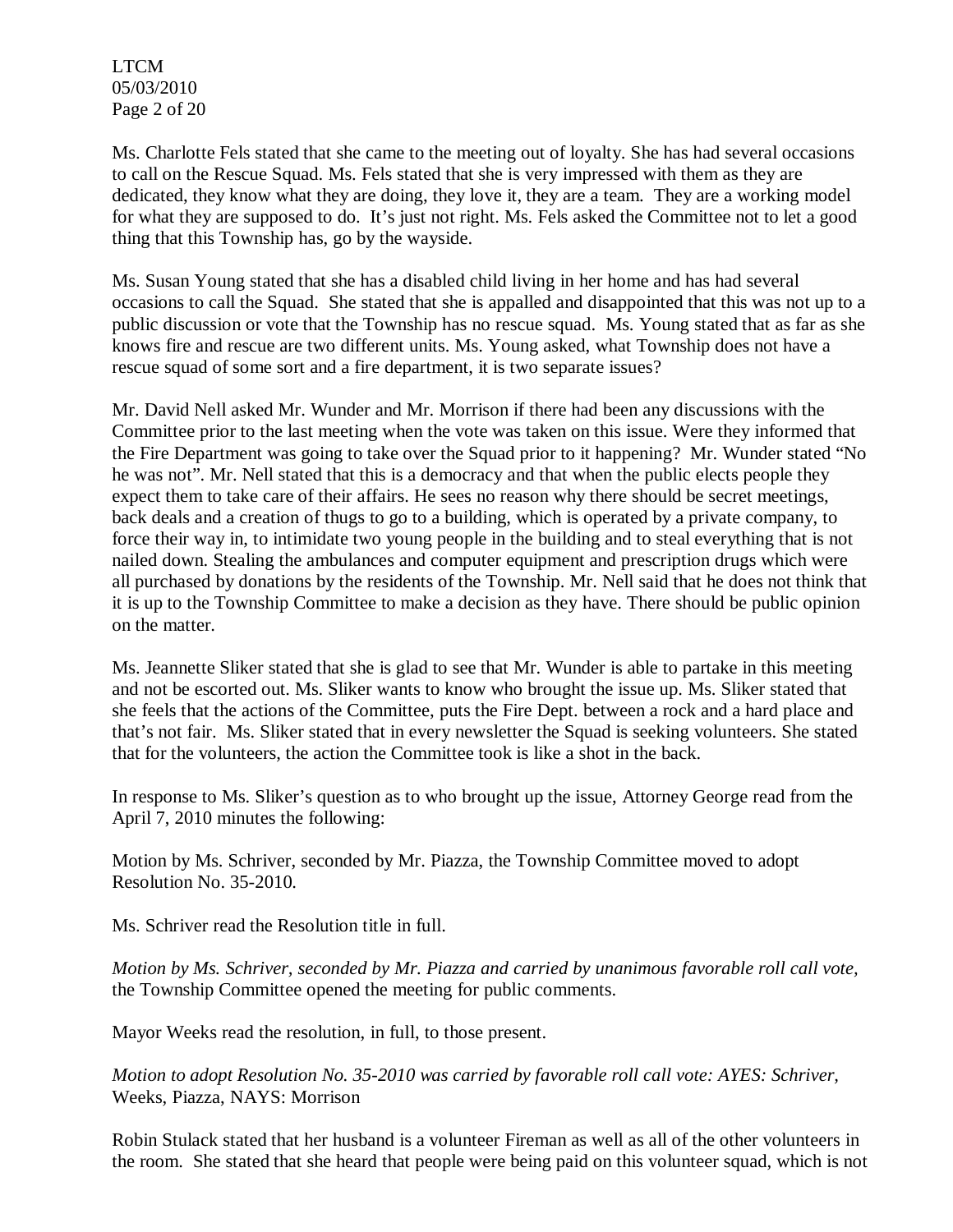LTCM 05/03/2010 Page 3 of 20

volunteer. Ms. Stulack asked that the Township Committee not put the Fire Dept. in the middle of all of this.

Mr. Wood addressed Attorney George and stated that he could understand Mr. Wunder being precluded from a vote, however, he feels that he should have been involved in the executive session.

Attorney George stated that after a discussion, which he did not go into as the discussion was held in executive session with all of the Committee members, he rendered legal advise. Mr. Wunder recused himself from the meeting. This matter is under dispute as well. The Township has received a letter from Mr. Wunder's attorney with regard to the recusal. Attorney George stated that there are certain grounds in which an elected official should be recused from a meeting. Mr. Forte asked if that was in the bylaws of the Committee? Attorney George stated that it is a State Law.

Ms. Judy Warmingham stated that over the years the Township Squad has been very helpful with the Girl Scouts and in transporting her mother to the hospital. The compassion and volunteerism they show is amazing. They are a tremendous group of people. She does not feel that disbanding them was the smartest move to make. Ms. Warmingham stated that in Lebanon Township the residents pay a lot of money and it can't be that much more to support the Squad.

Mr. David Shope stated that he is pleased that the public comment is at the start of the meeting. Mr. Shope questioned the number of EMT's vs. Fire Dept. Mr. Shope has a farm and stated that farming is dangerous. To protect the farmers, the Township should have the best Rescue Squad services possible. Mr. Shope stated his concerns with the change in the legal representation in the Township over the past few years. He stated the legal opinion of what is legal and what is right.

Mr. Amil Sherman stated that he does not see a problem with a paid squad. He does not have a problem with residents earning a paycheck as a volunteer for the squad.

Mr. Lawrence VanPelt thanked the Committee for what they do. He thanked the Fire Dept. for the great job that they do. Mr. VanPelt stated that the Squad has tried to serve the people. They have been on thousands of calls, providing hundreds of thousands of man hours to the best of their ability, for the good of the people. Praise the squad for what they have done, give them the oversight they need to get better, they can only improve if everyone works together.

Mr. Dave Plasman stated that the Squad has come to the house several times and has done excellent work. His daughter drives for the Squad, part time, and they have taught her a lot of responsibility. Mr. Plasman stated that he has lived all over the country and for the past seven years has lived in this lovely area of New Jersey. He now feels that he is in Union or Hudson County.

Ms. Nancy Lawrence stated that she had the Fire Dept. to her house and unfortunately they did not find it the first time so it took a little bit to get there. Then she had to call the Rescue Squad and they came right away. They were very good in taking her to the Medical Center. She just does not understand why there are these political problems in the Township. Ms. Lawrence asked where the ambulances are and who will respond if she calls.

Deputy Chief Ed Schaffer read a prepared speech for the record. He stated that the Fire Department is comprised of dedicated men and women who strive to make Lebanon Township one of the best Fire Departments in the County. He stated since joining the Fire Dept in 1999 each and every call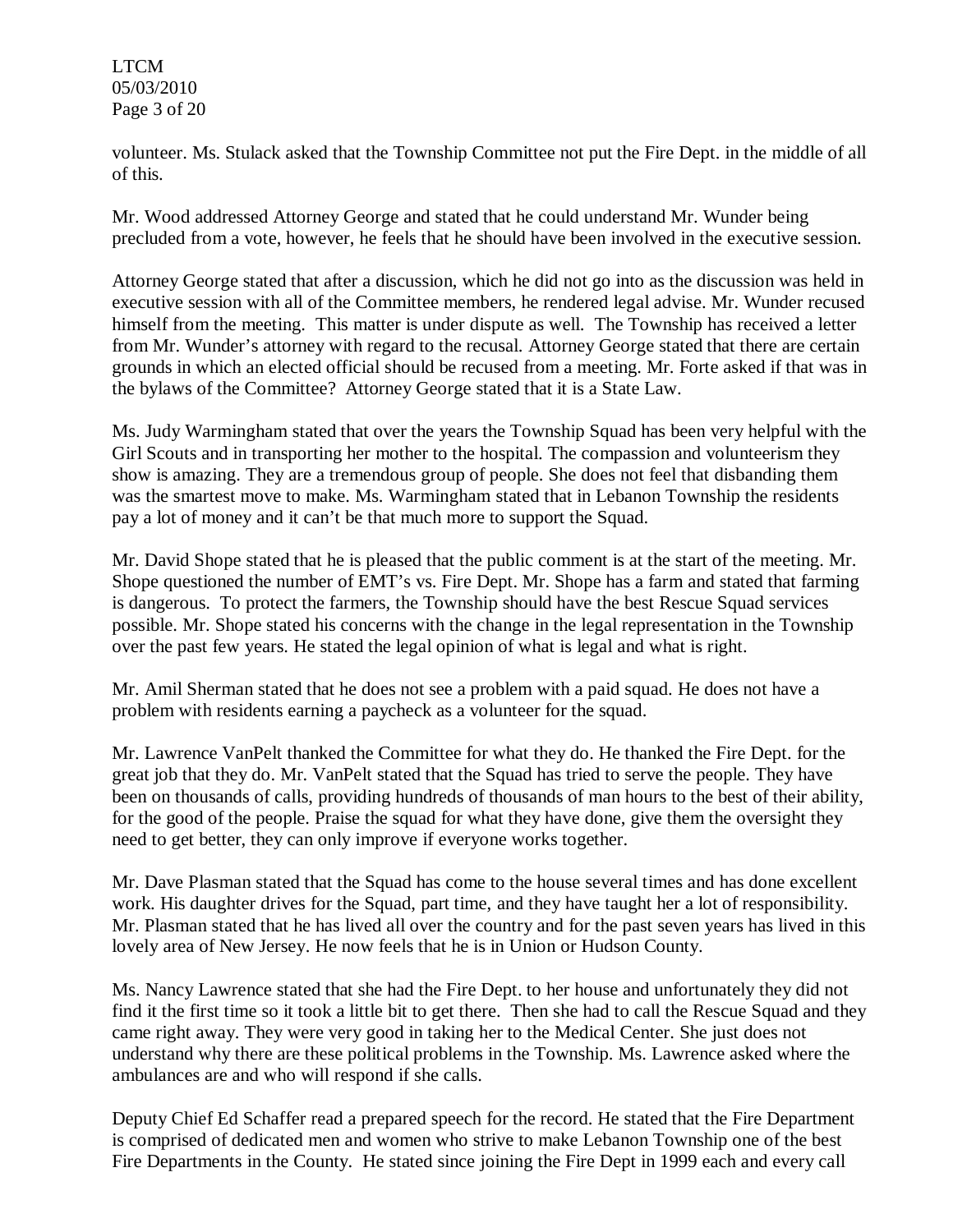LTCM 05/03/2010 Page 4 of 20

that the Fire Dept. has been dispatched to has been answered by the Fire Dept. The Deputy Chief asked those who provide EMS to the residents to consider joining the Fire Dept. to continue the great work that they do and for those with other agenda's, to please leave the services and let the dedicated members strive forward. The Deputy Chief stated that the Fire Dept. has always had an open door and would be honored to have those dedicated people contact them about becoming a member. The Deputy Chief asked Mr. Wunder when he will be contacting the Fire Dept. to see what their cares and concerns are. The Deputy Chief stated that the Squad has stated that the ambulances and equipment have been purchased through the Squad's money. He questioned where the Squad's money comes from? He believes that the Rescue equipment is paid for in the same way that the Fire Dept.'s is which is through Fund Drives, donations, Coin Toss and mailings. Therefore, the residents actually pay for the equipment. Deputy Chief Shaffer stated that when the Township Committee asked, the Fire Dept. accepted the responsibility of EMS and the confident members have, and will continue to answer calls for emergency services with the utmost integrity. The Deputy Chief encouraged Mayor Weeks, Ms. Schriver and Mr. Piazza to keep up the great work. The end result will be the best for anyone in need of emergency services in the Township.

Mr. Wunder stated that he spoke to the Chief earlier in the day and asked him how things were going. The Chief stated "fine". Mr. Wunder said that this is not against the Fire Dept. This issue was generated by the Township Committee and he supports the Fire Dept. completely. They are doing the right thing in taking over the EMS as asked. Things need to be worked out. There are better ways of handling the issue though, or everyone would not be sitting here this evening.

Ms. Nancy Darois stated that no one comes to the Township meetings unless they have a problem. Ms. Darois stated that the Committee had asked the Rescue Squad for an audit and they have never been provided with one. If they cannot keep their books straight and the Township is providing them with taxpayers money along with the residents donations, there is a problem. It is not their money, it is the Township's money. If everyone would come to meetings they would find out what is going on.

Ms Erin Crail asked if part of the property taxes go to the Fire Dept. or is it funded solely by donation. Mr. Wunder stated that the Fire Dept. does receive money from the Township. Ms. Crail asked if the same is said for the Rescue Squad. Mr. Wunder stated that the Squad receives very little from the Township, their money is received mostly by donations. Ms. Crail asked if the taxes will increase to provide more assistance to the Fire Dept. to cover Rescue services.

Ms. Deborah Goodsite stated that she is very impressed by both the Fire Dept and EMS. She informed the Township Committee of an accident that took place in front of her home. The Squad responded very quickly and she wondered if there were no Squad what would have happened, since the Fire Dept. was so busy that day also.

Mr. Walt Bilicki asked if the residents were ever going to find out what actually took place to cause this action. He questioned how good of a response will the Township get out of the Fire Dept. Mr. Bilicki stated that it is up to the Township Committee to find out if there is something wrong going on, get to the bottom of it and let the public know. Mr. Bilicki stated that his wife was treated by Clinton Rescue and billed \$800.00. He stated that the Township needs the service and if they have to bill, then they have to bill. Mr. Bilicki stated that his daughter is on the Squad and they are dedicated and have good response times.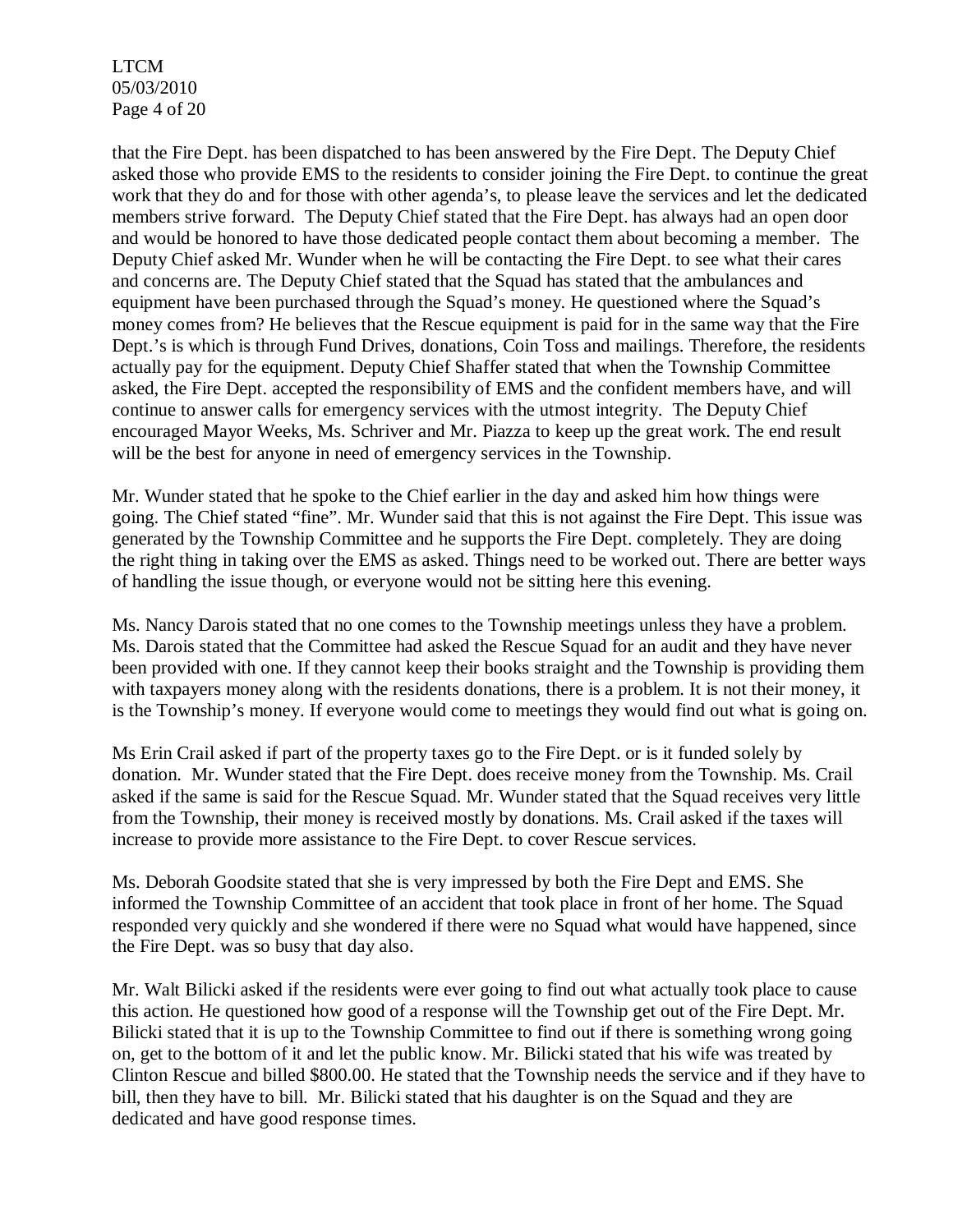LTCM 05/03/2010 Page 5 of 20

Mr. Ed Gagne stated that he ran for the Township Committee last year against Brian Wunder and he is glad that Brian won. Mr. Gagne stated that no one has made a comment tonight with the exception of the one person that they would not let speak in the executive session meeting when this all started. Mr. Gagne stated that he thinks he was right when he ran for election in saying that he wished he had a kinder, gentler, sweeter board. Mr. Gagne was disappointed that there was no discussion by the Township Committee.

Ms. Carol Clark stated that her son was a member of the Rescue Squad since he was 16. Ms. Clark stated that her son has since moved on, however, the family is still interested in the Fire Dept. and the Rescue Squad. They are terrific people and their volunteer spirit is wonderful. The residents need to know what the problem is.

Ms. Ellen Parker stated that there is obviously a big problem and asked why the Township Committee can't put things back to the way they were and work it out. She stated that the lawsuits should stop and the Township Committee should let the people who are such good volunteers do their job for the community.

Ms. Betty Jones stated that if she has a fire in her house she wants a Fireman to respond, if she is having a heart attack she wants an EMT to respond. She asked if the Township Committee can guarantee that every time an ambulance leaves the Fire House will there be an EMT on it. Fire Chief Warren Gabriel stated "yes".

Ms. Jeannette Sliker stated that this is not against the Fire Dept. She asked if the EMT's, who served on the Rescue Squad, are they permitted to go to an incident to help out? The Fire Chief stated that "yes they can".

Mr. Steve Leftly stated that this is a small civil township. This matter should be able to be handled in a civil and pleasant fashion. There should not be this aggravation, people getting bent out of shape. We have a great Rescue Squad and a great Fire Dept. Mr. Leftly is impressed by the time and effort they put in. Mr. Leftly said, "Let's put things right".

Mr. Brian Wunder stated that he does not understand why this matter was handled in this manner. Mr. Wunder stated that he was blacklisted by the Township Committee based on the actions taken toward him. His opinion is that there in not sufficient reason for what they have done.

Ms. Kathy Wisbeski of the LTVFAS stated that the EMT's can respond to calls, however, they no longer receive calls on their pagers.

Deputy Fire Chief Ed Schaffer stated that in the State of New Jersey if you are an EMT, you are required to stop and render aid should you pass an accident etc.

Ms. Pat Anderson asked if the Township Committee ever had complaints brought to them regarding the Squad. Mr. Wunder stated "Not to him, expect some paperwork possibly".

A Township resident asked Attorney George to please read Resolution No. 35-2010 aloud, which he did.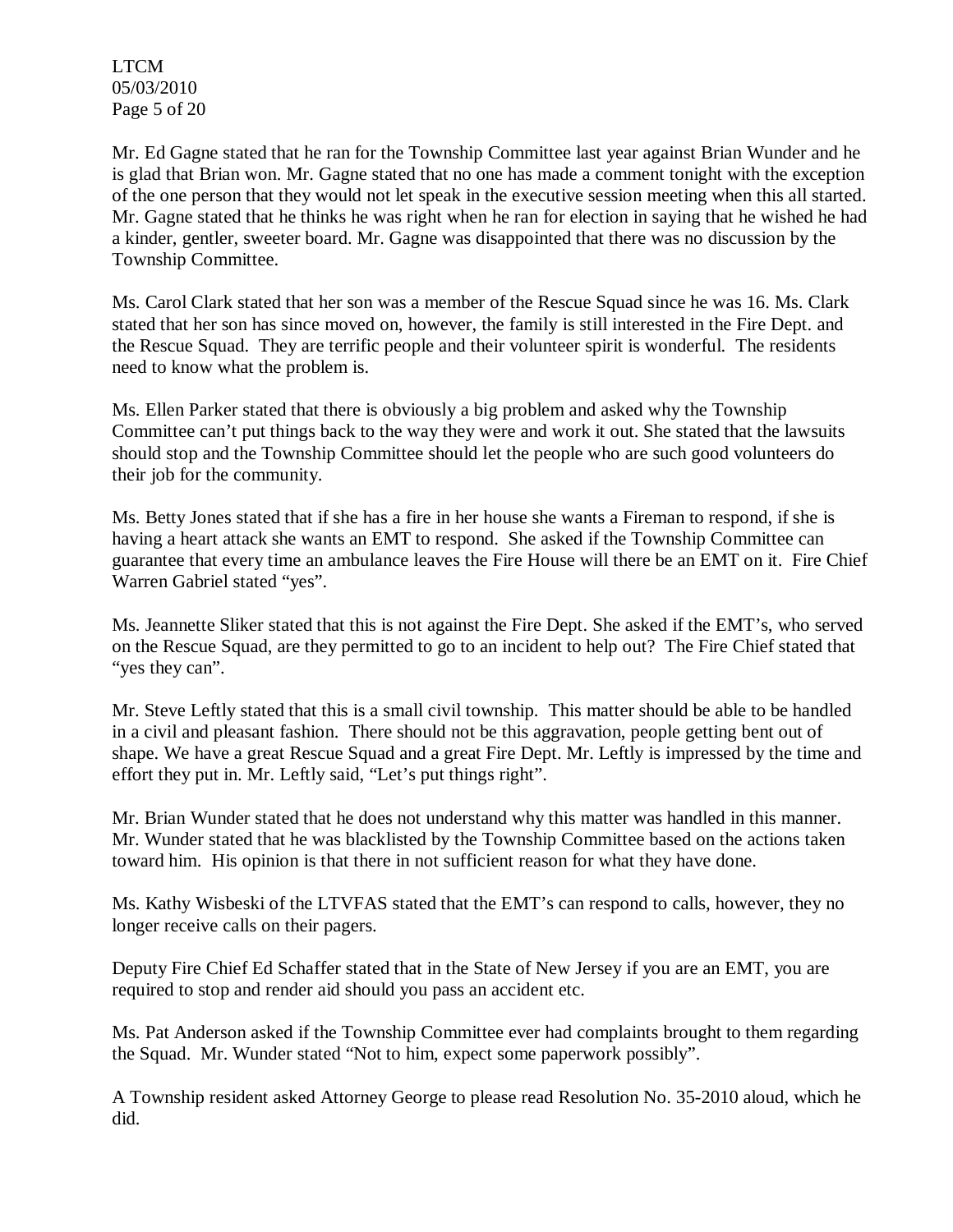LTCM 05/03/2010 Page 6 of 20

Ms. Colleen Ingram asked if there was any discussion prior to the Resolution being adopted? Attorney George stated that there was a public comment session after the full reading of the Resolution and one or two residents had some comments. Then the vote was taken after the public session was closed.

Mr. George Franey stated that knowing the people on the Township Committee they must have a very good reason for doing what they have been doing. It is not coming out now but he hopes that it can be all settled. Mr. Franey also stated that he hopes that the Rescue Squad is living up to all of the regulations of the State and Federal Government.

Ms. Cindy Riordan, the Northern Area Executive Vice President of the NJ First Aid Council, stated in rebuttal to Mr. Franey question, the Lebanon Township First Aid Squad is fully certified in EMTs and they are certified to Federal and State Governments. Their ambulances are inspected every year by the NJ First Aid Council standards which mirror or are higher than the State Department of Health.

*Motion by Mr. Piazza, seconded by Ms. Schriver and carried by unanimous favorable roll call vote,* the Township Committee closed the Public Comment portion of the meeting.

Attorney George made a comment on behalf of the three Committee members who are named as defendants in the lawsuit filed by the Lebanon Township First Aid Squad.

## **STATEMENT OF MEMBERS OF THE LEBANON TOWNSHIP COMMITTEE DEFENDANTS REGARDING LTVFAS LAWSUIT**

The Lebanon Township Volunteer First Aid Squad has filed a lawsuit regarding the Township Committee's decision to designate the Lebanon Township Fire Department as the Township's first responder for emergency first aid. It will be up to Judge Buchsbaum of Hunterdon County to determine what the outcome is. The members of the Township Committee who were named in this lawsuit have been dealing with the problems in management, service and accountability of the Squad for years. The residents of our Township deserve to know the true and accurate story of the Squad's behavior over at least the past five years because they use the township's name, the township's land and the township's contributions. That means all of those who live in Lebanon Township who contribute as well.

The Squad has chosen to cast slurs on your Township but they have not been accurate in their allegations. Did they tell you they had taken a bank loan, without collateral or guarantee, to pay their own members at the very same time they were circulating a flyer asking for your volunteer donations? At the same time they have tried to hire a billing company to charge you through your insurance for their services – money they will ultimately get after splitting the money with the company.

They have appeared time and time again since at least 2007 and demanded that the Township designate them and give them money as the Township's first responders, but refused to be financially accountable when asked. They tell you that they have reported the Township Committee for violating the Open Public Meetings Act, but neglect to tell you that they have appeared in public at meetings and demanded this bound resolution regarding first responders as well as many times in executive session when the issues were discussed at length with members of the Committee and members of the Squad, all who wanted to appear. They also neglect to tell you that their finances were audited and also were under investigation.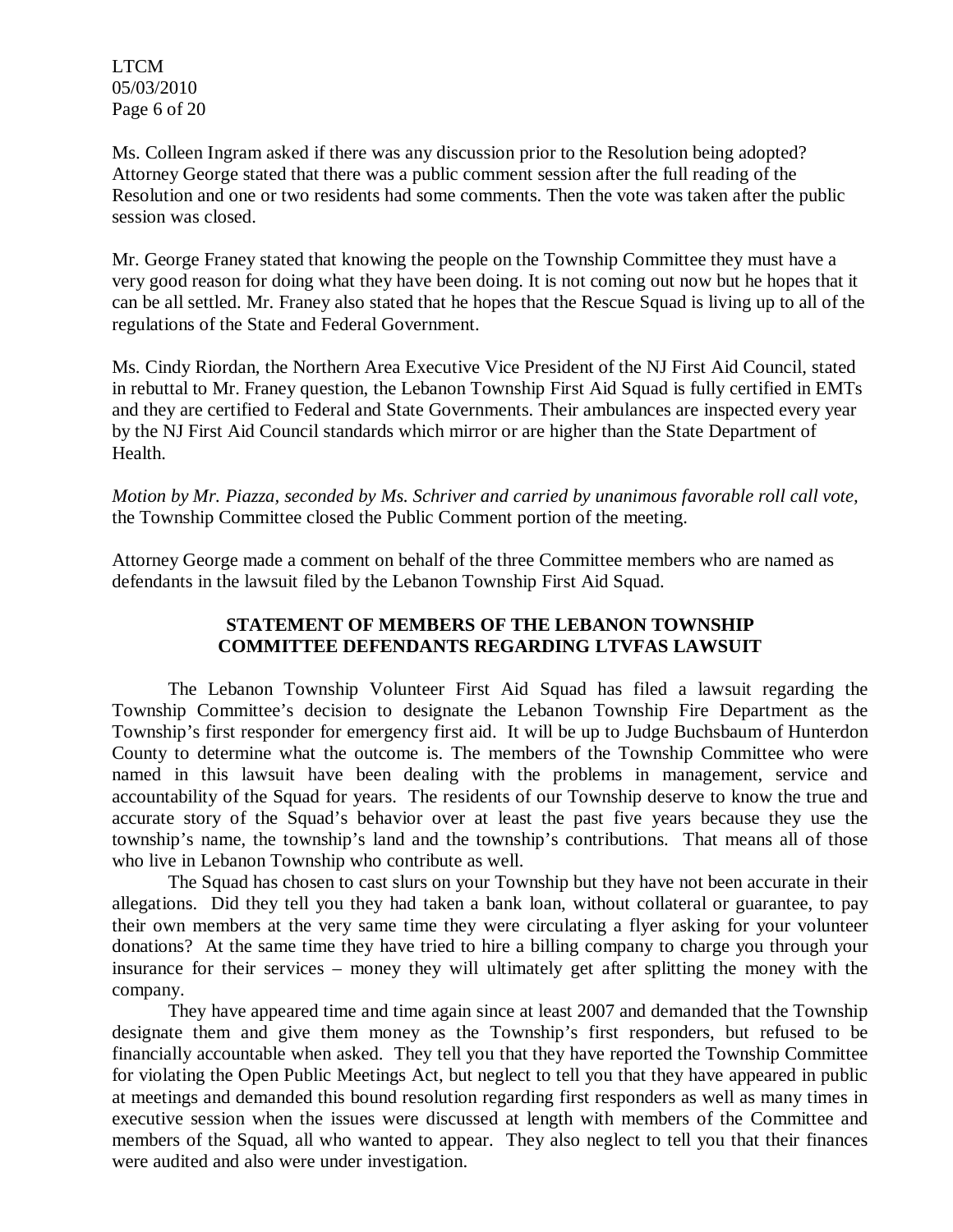LTCM 05/03/2010 Page 7 of 20

They brag about their services to the community but not about complaints about hostility, verbal abuse, discourtesy to people, even confrontations with other rescue squads. The Township Committee does not believe that this is a pattern but they have received complaints.

Finally, although they have been reported as being current in their certifications, an inspection of the vehicles as an inventory to determine what was actually present so there was no allegation of theft, found expired medical supplies.

The court will decide this case, fortunately on the facts. We look forward to the chance to have the facts finally come out.

Mr. Wunder stated that, unfortunately, the Judge is going to have to make this decision on this issue since the Township Committee would not get a liaison group of residents to try to work this out with the Rescue Squad. Mr. Wunder stated that he believes that the statement read by Attorney George could boarder on public slander against the Rescue Squad.

Mr. Morrison moved to rescind Resolution No. 35-2010. Attorney George informed Mr. Morrison that he must request from the Township Committee to alter the order of business or to bring the matter up under old business. Mr. Morrison agreed.

Attorney George reminded Mr. Wunder that his recusal is voluntary and at this point he would be participating in the decision, which although a letter has been received from his attorney, it has not been resolved at this point and will be determined at a later date.

Mr. Wunder stated that he disagrees and he will proceed. He informed the Township Attorney that can get a gag order against him from the judge, if he needs to, or he can sue him but he will make a vote.

*Mr. Morrison moved, Mr. Wunder seconded motion to alter the order of business on the agenda.*  Motion defeated on roll call vote. AYES: Wunder, Morrison NAYS: Schriver, Weeks, Piazza

#### **PRESENTATION OF MINUTES**

*Motion by Mr. Piazza, seconded by Ms. Schriver and carried by unanimous favorable roll call vote,* the Township Committee approved minutes of regular meeting of April 7, 2010.

*Motion by Ms. Schriver, seconded by Mr. Piazza and carried by unanimous favorable roll call vote,* the Township Committee approved minutes of the Executive Session of April 7, 2010.

## **ORDINANCES**

#### **Public Hearing**

#### **Ordinance No. 2010- 07 - "SOLID WASTE; RECYCLING"**

*Motion by Mr. Piazza, seconded by Ms. Schriver and carried by unanimous favorable roll call vote,* the public hearing for Ordnance No. 2010-07 was opened.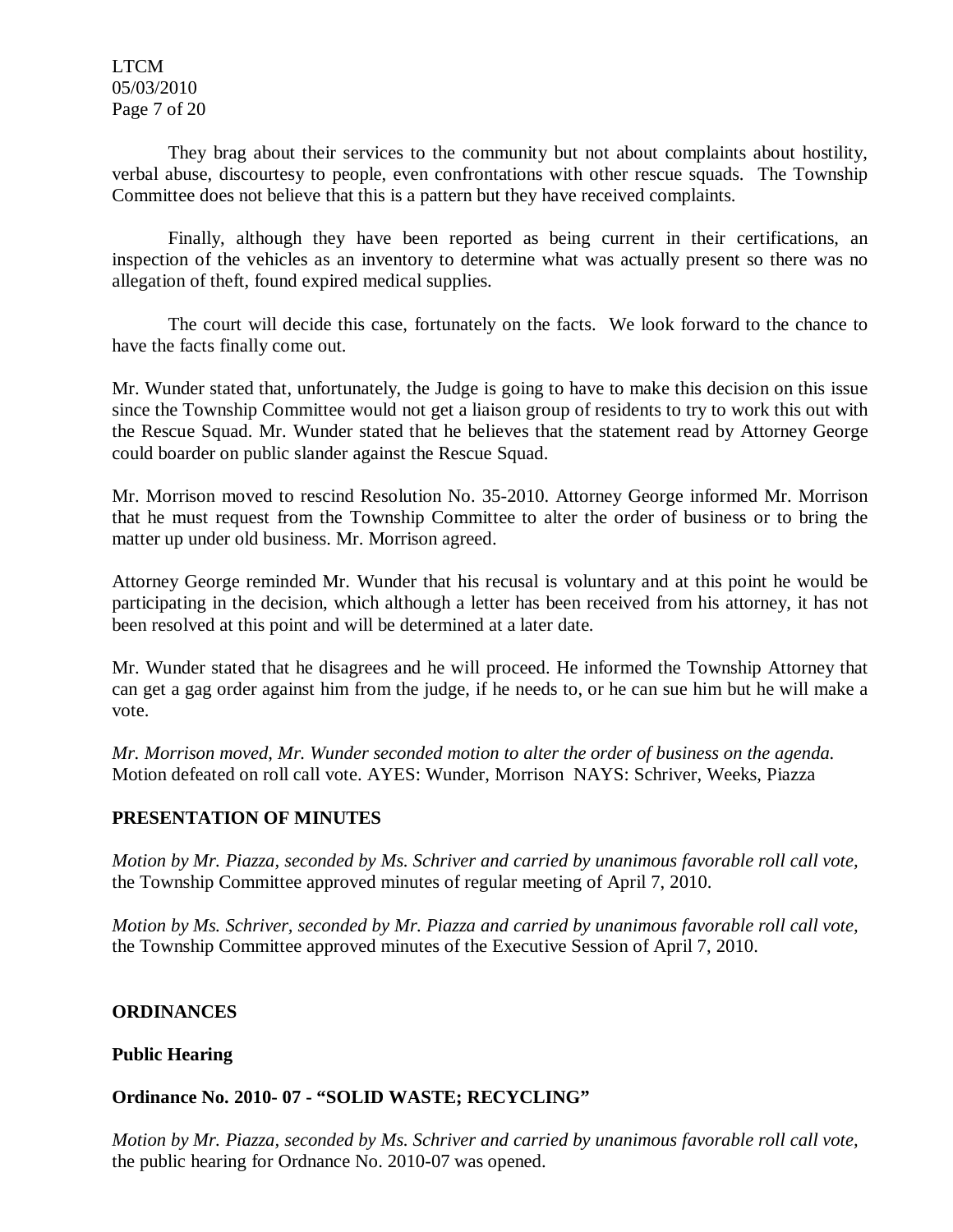LTCM 05/03/2010 Page 8 of 20

*Hearing no comments from the public, the public hearing was closed on a motion by Ms. Schriver,* seconded by Mr. Wunder and carried by unanimous favorable roll call vote

*Motion by Ms. Schriver, seconded by Mr. Wunder and carried by unanimous favorable roll call vote,* the Township Committee adopted Ordinance No. 2010-07 as written below.

### **ORDINANCE NO. 2010-07 TOWNSHIP OF LEBANON COUNTY OF HUNTERDON STATE OF NEW JERSEY AN ORDINANCE TO REVISE, AMEND AND SUPPLEMENT THE TOWNSHIP CODE OF THE TOWNSHIP OF LEBANON, CHAPTER 317 ENTITLED "SOLID WASTE; RECYCLING"**

**WHEREAS**, Chapter 317 of the Township Code of the Township of Lebanon, entitled "Solid Waste; Recycling", sets forth certain recycling requirements in accordance with the provisions of the New Jersey Mandatory Source Separation and Recycling Act, N.J.S.A. 13:1E-99.11, et seq.; and,

**WHEREAS**, Chapter 317 of the Township Code of the Township of Lebanon must be replaced in its entirety in order to remain in conformity with the provisions of the New Jersey Mandatory Source Separation and Recycling Act, N.J.S.A. 13:1E-99.11, et seq.

**NOW, THEREFORE, BE IT ORDAINED** by the Township Committee of the Township of Lebanon, County of Hunterdon, State of New Jersey that Chapter 317 of the Township Code of the Township of Lebanon, entitled "Solid Waste; Recycling", is hereby replaced in its entirety with the following:

#### **"§317-1 Purpose**

A. Recycling of certain materials has become an important public concern by reason of the growing problem of solid waste disposal and its impact on our environment. Removal of certain designated materials from the municipal solid waste stream and the recycling of those materials will aid in the reduction of potential air and ground pollution.

B. The establishment and implementation of a source-separated recycling program for certain designated materials will enable the municipality to operate in concert with the New Jersey Statewide Mandatory Source Separation and Recycling Act, N.J.S.A. 13:1E-99.11, et seq., and for the foregoing reasons, the requirements and programs established hereunder will foster and promote the general public interest.

#### **§317-2 Definitions**

As used in this Chapter, the following terms shall have the meanings indicated:

A. DESIGNATED RECYCLABLE MATERIALS. Those materials designated within the Lebanon Township Solid Waste Management Plan to be source separated for the purpose of recycling. These materials include: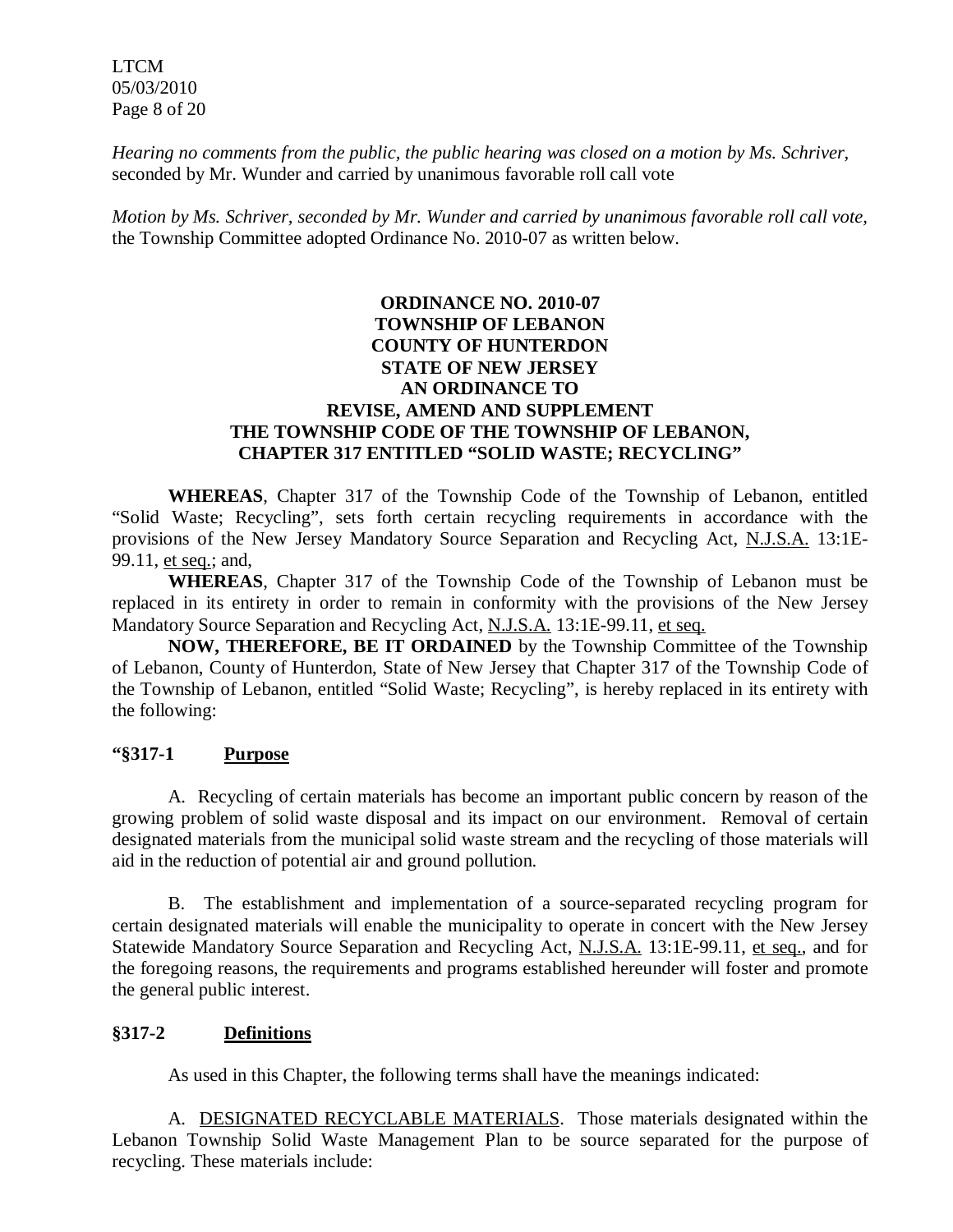#### 1. DESIGNATED RECYCLABLE MATERIALS FOR THE GENERATORS OF RESIDENTIAL, COMMERCIAL, INDUSTRIAL and INSTITUTINAL WASTE:

(a) Corrugated – Containers and similar paper items usually used to transport supplies, equipment parts or other merchandise.

(b) Mixed Office and Computer Paper – Any and all types of "office-type" paper including, but not limited to: computer paper, hi-grade white paper, typing paper, copier paper, onion-skin, tissue paper, notepad, envelopes, manila folders and colored paper or any mix thereof.

(c) Newspaper – All paper marketed as newsprint or newspaper and containing at least seventy percent (70%) newsprint or newspaper (American Forest and Paper Association grades  $#6, #7$  and  $#8$  news).

(d) Other Paper/Magazines/Junk Mail – All paper which is not defined as corrugated, mixed office paper, computer paper or newspaper.

(e) Glass Containers – All glass containers used for packaging food or beverages.

(f) Aluminum Cans – Food and beverage containers made entirely of aluminum.

(g) Steel Cans – Rigid containers made exclusively or primarily of steel or tin-plated steel and steel and aluminum cans used to store food, beverages and a variety of other household and consumer products.

(h) Plastic Containers – Containers including polyethylene terephthalate (PETE - #1) soda bottles, high-density polyethylene (HDPE - #2) and milk, water or detergent.

2. ADDITIONAL DESIGNATED RECYCLABLE MATERIALS FOR THE GENERATORS OF COMMERCIAL, INDUSTRIAL and INSTITUTIONAL WASTE:

(a) White Goods and Light Iron – All appliances such as washers, dryers, refrigerators, etc. as well as products made from sheet iron, such as shelving, file cabinets, metal desks, recycled and/or reconditioned steel drums and other non-structural ferrous scrap.

(b) Anti-freeze – All automotive engine coolant consisting of a mixture of ethylene glycol and water or propylene glycol and water.

(c) Batteries, Lead-Acid – Batteries from automobiles, trucks, other vehicles and machinery and equipment. THIS DOES NOT INCLUDE CONSUMER BATTERIES.

(d) Used Motor Oil – petroleum-based or synthetic oil, which through use, storage or handling has become unsuitable for its original purpose due to the presence of impurities or loss of original properties.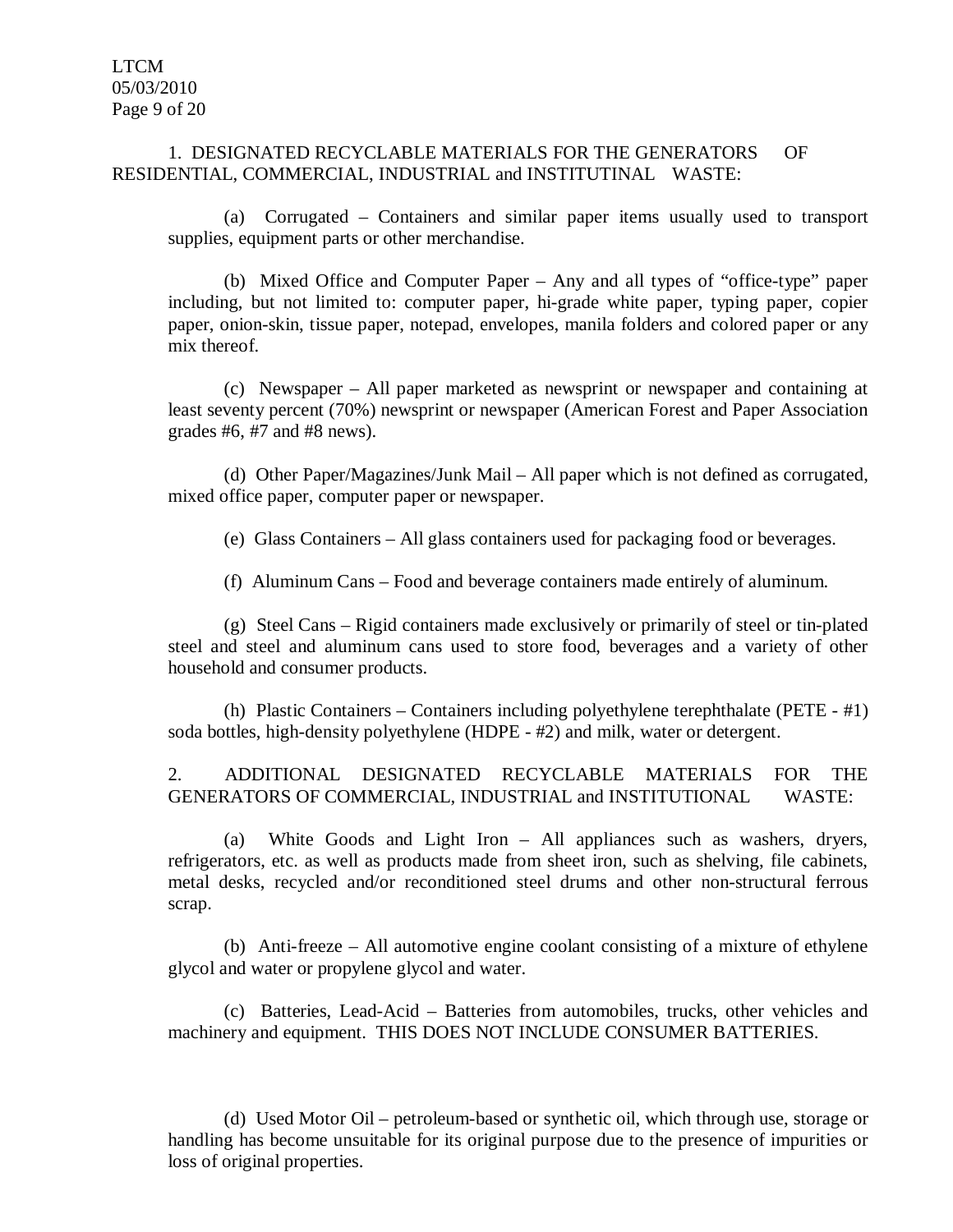(e) Tires – Rubber-based scrap automotive, truck or specialty (e.g. forklift) tires. The tires must be recycled at a facility approved by the New Jersey State Department of Environmental Protection.

3. DESIGNATED RECYCLABLE MATERIALS FROM GENERATORS OF RESIDENTIAL WASTE THAT ARE COLLECTED BY LEBANON TOWNSHIP:

(a) Anti-freeze – All automotive engine coolant consisting of a mixture of ethylene glycol and water or propylene glycol and water.

(b) Batteries, Lead-Acid – Batteries from automobiles, trucks, other vehicles and machinery and equipment. THIS DOES NOT INCLUDE CONSUMER BATTERIES. (See  $3(d)$  below).

(c) Used Motor Oil – petroleum-based or synthetic oil which, through use, storage or handling, has become unsuitable for its original purpose due to the presence of impurities or loss of original properties.

(d) Batteries, Household – Any type of button, coin, cylindrical rectangular or other shaped enclosed devise or sealed container which was utilized as an energy source for commercial, industrial, medical, institutional or household use. THIS DOES NOT INCLUDE LEAD ACID BATTERIES FROM VEHICLES.

(e) Mercury Containing Devices – Fluorescent and compact florescent tubes (CFT's), High Intensity Discharge (HIS) and neon lamps, electrical switches, thermostats and any batteries containing mercury.

(f) Petroleum Contaminated Soil – Non-hazardous soils containing petroleum hydrocarbons resulting from spills, leaks or leaking underground storage tanks used for gasoline or any other commercial fuel and which are recycled in accordance with the requirements of N.J.A.C. 7:26A-1.1, et seq. NOTE: This material can be recycled at "Class B" facilities (for example, authorized asphalt manufacturers).

B. MUNICIPAL RECYCLING COORDINATOR. The person or persons appointed by the municipal governing body and who shall be authorized to, among other things, enforce the provisions of this Ordinance, and any rules and regulations which may be promulgated hereunder.

C. MUNICIPAL SOLID WASTE (MSW) STREAM. All solid waste generated at residential, commercial, and institutional establishments within the boundaries of the Township of Lebanon.

D. RESIDENTIAL PROPERTY. Any building or structure, or complex of buildings, in which less than three (3) dwelling units are owner-occupied or rented or leased, or offered for rental or lease, for residential purposes (see N.J.S.A 13:1E-99.13a).

E. RESIDENTIAL COMPLEX. Any building or structure, or complex of buildings, in which three (3) or more dwelling units are owner-occupied or rented or leased, or offered for rental or lease, for residential purposes (see N.J.S.A 13:1E-99.13a), and includes hotels, motels, or other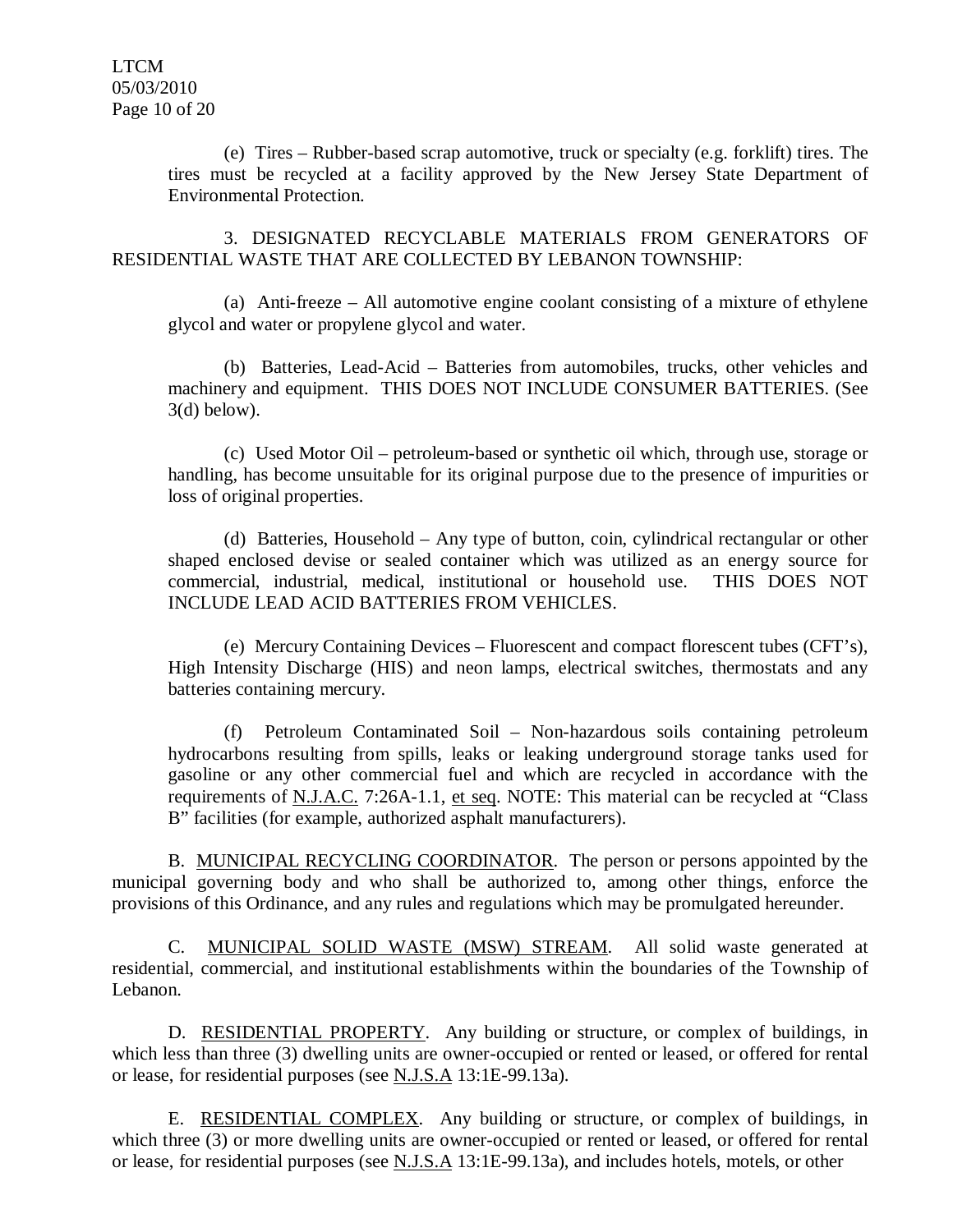LTCM 05/03/2010 Page 11 of 20

guest houses serving transient or seasonal guests as those terms are defined under subsection (j) of section 3 of the "Hotel and Multiple Dwelling Law", P.L. 1967, c. 76 ( $C.55:13A-1$  et seq.).

F. SOURCE SEPARATED RECYCLABLE MATERIALS. Recyclable materials which are separated at the point of generation by the generator thereof from solid waste for the purposes of recycling.

G. SOURCE SEPARATION. The process by which recyclable materials are separated at the point of generation by the generator thereof from solid waste for the purposes of recycling.

### **§317-3 Municipal Recycling Coordinator**

A. In order to carry out the requirements of the New Jersey Mandatory Source Separation and Recycling Act (the "Act") and the Lebanon Township Recycling Plan (the "Plan"), the position of Municipal Recycling Coordinator is hereby established, who shall be responsible for compliance with said Act, Plan and applicable Township regulations.

B. The Municipal Recycling Coordinator shall be annually appointed by the Township Committee and shall serve a term of one (1) year.

C. The Recycling Coordinator shall report to the Township Committee at least once annually on the status of the Municipal Recycling Program and shall, from time to time, advise and make recommendations as to how the requirements set forth in this ordinance may be effectuated.

D. The Municipal Recycling Coordinator shall attend all Municipal Recycling Coordinator meetings that the Township Committee deems to be important. This includes meetings that may be conducted by the State, the County or other appropriate organizations.

E. The Municipal Recycling Coordinator shall promote the Municipal Recycling Program by educating citizens, businesses, institutions and organizations of the need to participate in the Municipal Recycling Program and shall explain to citizens, businesses, institutions and organizations the provisions of the mandatory recycling ordinance and assist in the enforcement thereof.

#### **§317-4 Source Separation**

A. It shall be mandatory for all persons who are owners, tenants, or occupants of residential and non-residential premises, which shall include but not be limited to, retail and other commercial locations, as well as government, schools and other institutional locations within the Township of Lebanon, to separate designated recyclable materials from all solid waste. Designated recyclable materials shall be deposited separate and apart from other solid waste generated by the owners or occupants of such premises and shall be placed separately at the curb in a manner and on such days and times as may be hereinafter established by regulations promulgated by the Township of Lebanon.

B. Unless the Township provides for the collection of designated recyclable materials, every owner and/or occupant of residential or nonresidential premises must contract with a private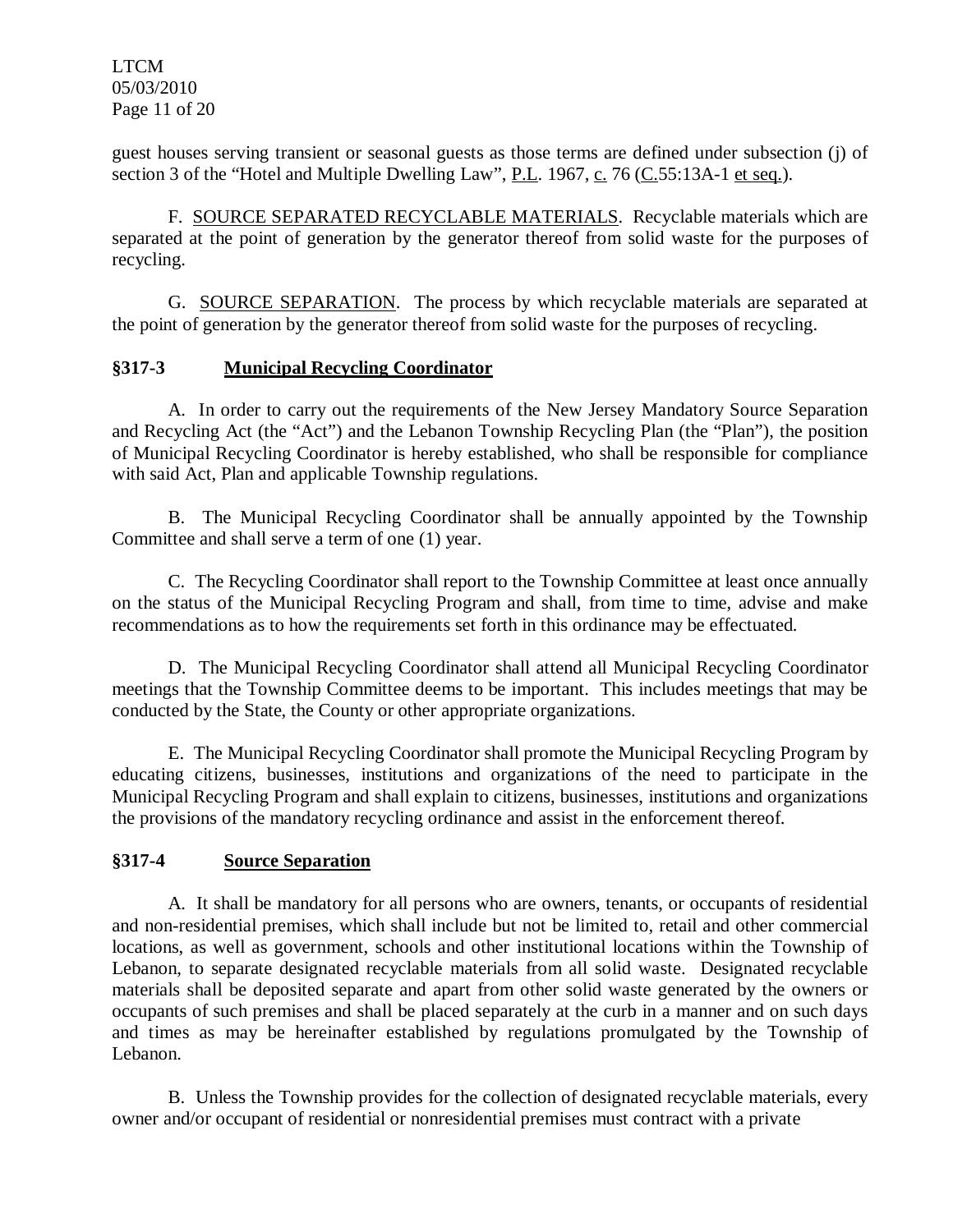LTCM 05/03/2010 Page 12 of 20

contractor for the removal and disposition of designated recyclable materials as set forth in this Ordinance. Residential recycling contracts must comply with the provisions of this Chapter and must further provide for not less than monthly pick-up.

C. If services for the collection of designated recyclable materials are not provided by the Township or a private contractor pursuant to subsections A and B of this section, designated recyclable materials must be delivered to a municipal, county or State facility that accepts mandatory recyclable material as set forth in this Ordinance, to the extent permitted by the owner or operator of such facility.

## **§317-5 Residential Dwelling Compliance Requirement**

A. The occupant(s) and owner(s) of any residential property shall be responsible for compliance with this Ordinance. For multifamily units, the management or owner of the building(s) is responsible for setting up and maintaining a recycling system, including collection of recyclable materials, in accordance with guidelines or regulations established by the Township. Violations and penalty notices will be directed to the occupant. In instances where the violator is not easily identifiable, violations and penalty notices will be directed to the owner/management. The owner/management shall issue notification and collection rules to occupants when they arrive and at least twice annually during their occupancy.

B. Any occupant(s) and/or owner(s) of any residential property that fails to abide by the rules and regulations of this Ordinance may be fined not less than Fifty Dollars (\$50.00) nor more than Two Hundred Fifty Dollars (\$250.00) for each month of noncompliance. Prior to taking enforcement action pursuant to this section, the Recycling Coordinator or other enforcement officer shall issue one (1) warning to any occupant which is in violation of this Ordinance, which warning shall include education information regarding proper procedures for recycling.

## **§317-6 Residential Dwelling Complexes Compliance Requirement**

A. The occupant(s) and owner(s) of any residential property shall be responsible for compliance with this Ordinance. Unless the Township provides for the collection of designated recyclable materials, the owner of each residential complex is responsible for providing a recycling depot for the entire complex. The depot shall be equipped with owner or contractor supplied receptacles for each category of designated recyclable material.

B. Any occupant within a residential complex that fails to comply with the requirements of this Ordinance may be fined not less than Fifty Dollars (\$50.00) nor more than Two Hundred Fifty Dollars (\$250.00) for each month of noncompliance.

C. The owner/management shall issue notification and collection rules to new tenants when they arrive and at least twice annually during their occupancy.

D. Unless the Township provides for the collection of designated recyclable materials, the owner of each residential complex shall report to the Municipal Recycling Coordinator by February 15<sup>th</sup> of each year, the recycling activity of the prior year. The report shall include the amount of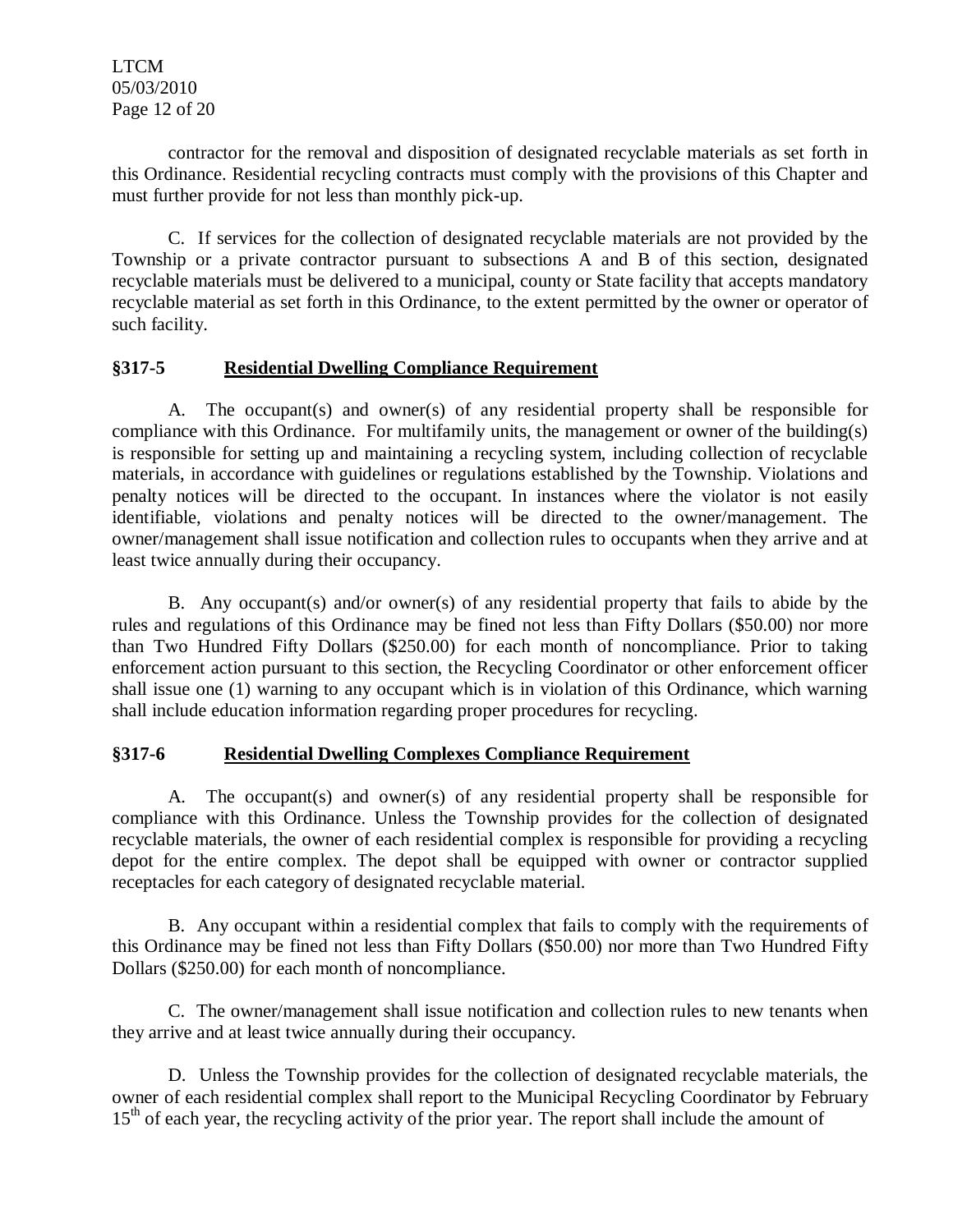LTCM 05/03/2010 Page 13 of 20

recycled material by material type and the vendor or vendors providing recycling service. The information must be supplied to the Municipal Recycling Coordinator and directed to the attention of the Municipal Recycling Coordinator by name and address. The County must also be copied on this information.

E. Any owner (or his/her agent) that fails to abide by the rules and regulations of this Ordinance may be fined up to Two Hundred Fifty Dollars (\$250.00) for each month of noncompliance. Prior to taking enforcement action pursuant to this section, the Municipal Recycling Coordinator or other enforcement officer shall issue one (1) warning to the owner which is in violation of this section. The warning shall include educational information regarding proper procedures for recycling, including instruction as to how the owner can reasonably provide adequate recycling facilities to ensure compliance with this Ordinance.

### **§317-7 Non-Residential Establishment Compliance Requirements**

A. Commercial, industrial and institutional establishments are defined as all entities which operate or conduct any business whatsoever which cannot be included within the definitions of a residential dwelling or complex.

B. All commercial and institutional generators of solid waste shall be required to comply with the provisions of this Ordinance.

C. Unless the property owner or the Township provides for the collection of designated recyclable materials, arrangement for collection of designated recyclables shall be the responsibility of the commercial, institutional or industrial occupant. All commercial, institutional or industrial property owners which provide outdoor litter receptacles and disposal service for their contents shall also provide receptacles for designated recyclable materials, for those materials commonly deposited in the location of the litter receptacle, and shall provide for separate recycling service for their contents.

D. Unless the property owner or the Township provides for the collection of designated recyclable materials, every occupant of a commercial, industrial or institutional facility or their designee (including solid waste and recycling transporters) shall cooperate in communicating recycling activity. Such communication shall include reporting to the Municipal Recycling Coordinator by February  $15<sup>th</sup>$  of each year, the occupants recycling activity of the prior year. The report shall include the amount of recycled material by material type and the vendor or vendors providing recycling service. The information must be supplied to the Municipal Recycling Coordinator and directed to the attention of the Municipal Recycling Coordinator by name and address. The County must also be copied on this information.

E. If the property owner provides recycling collection services for the occupants of the property, the owner or their designee (including solid waste and recycling transporters) shall cooperate in communicating recycling activity. Such communication shall include reporting to the Municipal Recycling Coordinator by February  $15<sup>th</sup>$  of each year, the recycling activity on the property in the prior year. The report shall include the amount of recycled material by material type and the vendor or vendors providing recycling service. The information must be supplied to the Municipal Recycling Coordinator by name and address. The County must also be copied on this information.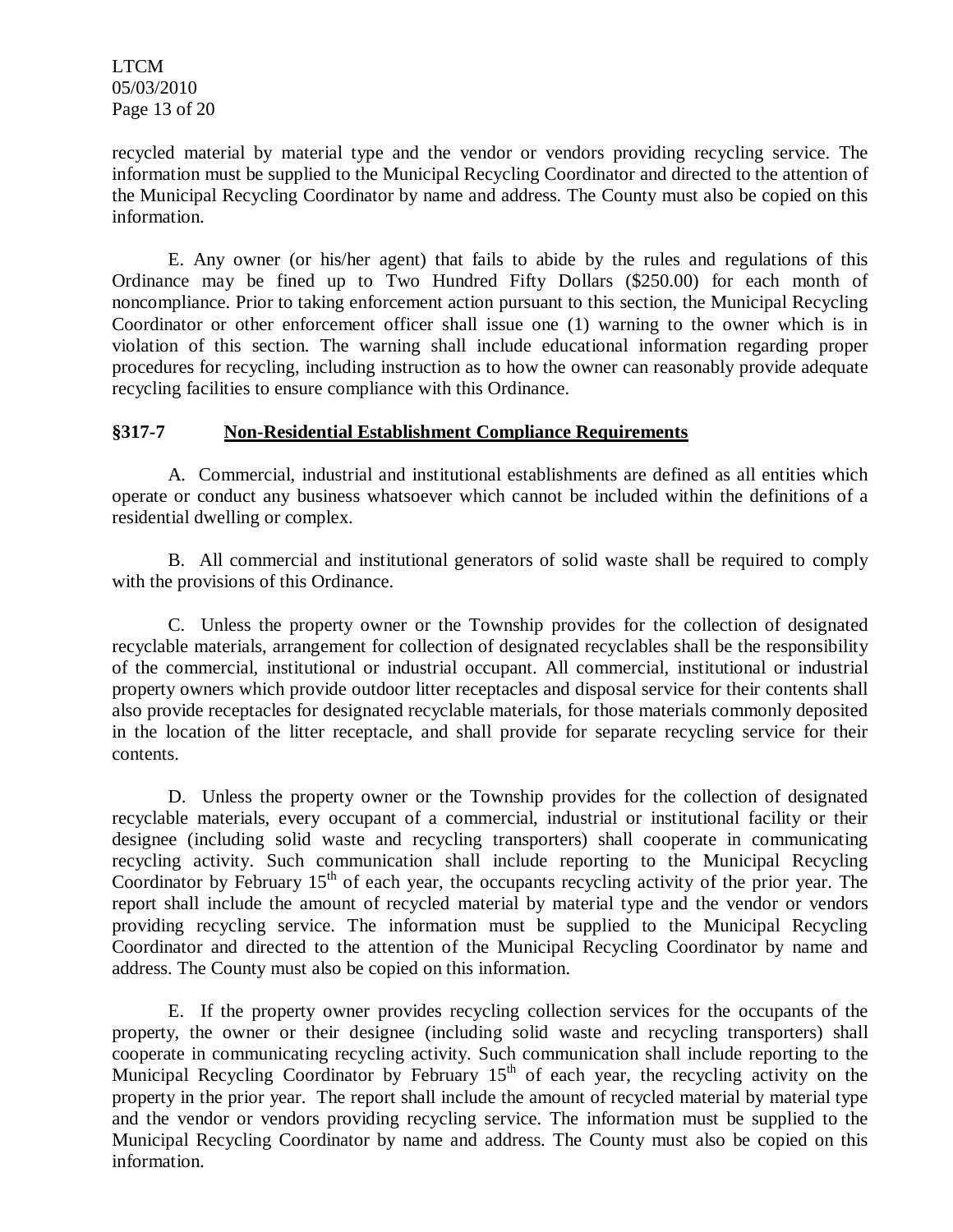LTCM 05/03/2010 Page 14 of 20

F. All food service establishments, as defined in the Township Health Code, shall, in addition to compliance with all other recycling requirements, be required to recycle grease and/or cooking oil created in the processing of food or food products, and maintain such records as may be prescribed, for inspection by any code enforcement officer.

G. A commercial, industrial or institutional occupant or owner that fails to abide by the rules and regulations of this Ordinance may be fined not less than Fifty Dollars (\$50.00) nor more than One Thousand Dollars (\$1,000.00) for each month of noncompliance. Prior to taking enforcement action pursuant to this section, the Municipal Recycling Coordinator or other enforcement officer shall issue one (1) warning to any commercial, industrial or institutional establishment which is in violation of this section, which warning shall include educational information regarding proper procedures for recycling.

## **§317-8 New Developments of Multi-Family Residential Units and Commercial, Institutional, or Industrial Properties**

A. Any application to the Planning Board of the Township of Lebanon for subdivision or site plan approval for the construction of multi-family dwellings of three (3) or more units, single family developments of fifty (50) or more units or any commercial, institutional or industrial development for the utilization of one thousand (1,000) square feet or more of land, must include a recycling plan. This plan must contain, at a minimum, the following:

1. A detailed analysis of the expected composition and amount of solid waste and recyclables generated at the proposed development; and,

2. Locations documented on the application's site plan that provide for convenient recycling opportunities for all owners, tenants and occupants. The recycling area shall be of sufficient size, convenient location and contain other attributes (signage, lighting, fencing, etc.) as may be determined by the Municipal Recycling Coordinator.

B. Prior to the issuance of a Certificate of Occupancy by the Township of Lebanon, the owner of any new multi-family housing or commercial, institutional, or industrial development must supply a copy of a duly executed contract with a hauling company for the purposes of collection and recycling of source-separated recyclable materials, in those instances where the municipality does not otherwise provide this service.

C. Provision shall be made for the indoor, or enclosed outdoor, storage and pickup of solid waste, to be approved by the Township Engineer.

#### **§317-9 Prohibition of the Collection of Solid Waste Mixed with Recyclable Materials**

A. It shall be unlawful for solid waste collectors to collect solid waste that is mixed with, or contains visible signs of, designated recyclable materials. It is also unlawful for solid waste collectors to remove for disposal those bags or containers of solid waste which visibly display a warning notice sticker or some other device indicating that the load of solid waste contains designated recyclable materials.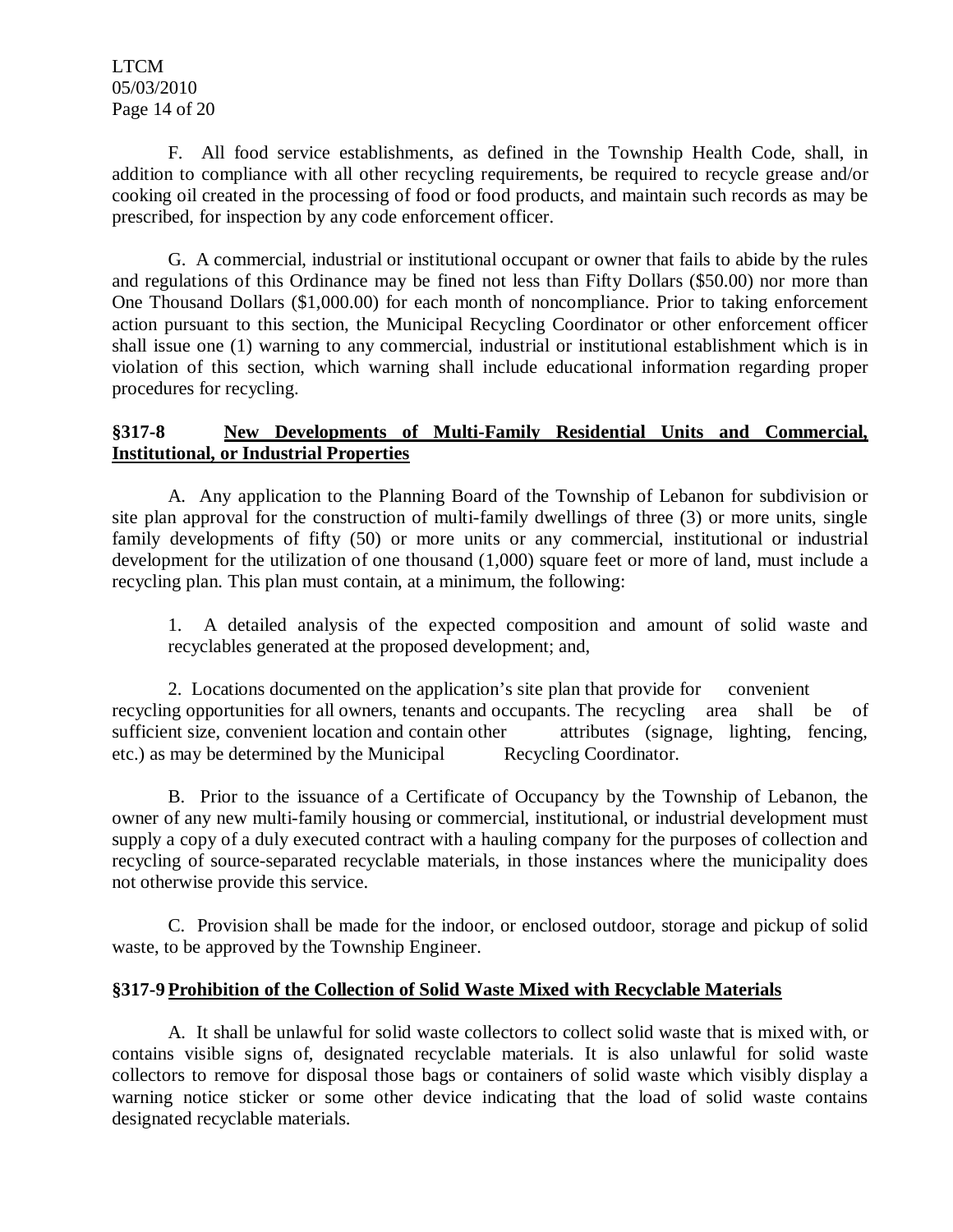LTCM 05/03/2010 Page 15 of 20

B. It shall be the responsibility of the resident or occupant to properly segregate the uncollected solid waste for proper disposal or recycling. Allowing such unseparated solid waste and recyclables to accumulate will be considered a violation of this Ordinance and the local sanitary code.

C. Once placed in the location for collection, no person, other than those authorized in writing by the Township, shall tamper with, collect, remove or otherwise handle solid waste or designated recyclable materials.

D. A solid waste collector that fails to abide by the rules and regulations of this section may be fined not less than Fifty Dollars (\$50.00) nor more than One Thousand Dollars (\$1,000.00). Prior to taking enforcement action pursuant to this section, the Municipal Recycling Coordinator or other enforcement officer shall issue one (1) warning to any commercial, industrial or institutional establishment which is in violation of this section, which warning shall include educational information regarding proper procedures for recycling.

### **§317-10 Solid Waste Transporter Requirements**

A. A minimum of once a year or when necessary to reflect program or regulatory modifications, solid waster transporters shall notify all customers:

1. What materials are designated to be source separated from solid waste and must be recycled in Lebanon Township and that these items are prohibited in solid waste.

2. That discovery of designated recyclable items in solid waste may result in the waste not being collected and that the generator is subject to a monetary fine.

3. Solid waste transporters are prohibited by law to collect solid waste containing mandated recyclable materials.

4. That documentation of proof of solid waste and recycling collection service must be maintained and that this documentation must be made available to the property owner, municipality or County upon request.

B. No later than February 15 of each year, all solid waste companies shall provide a detailed report of all recycling activities to all commercial and institutional solid waste customers. The report shall include a breakdown of the materials collected for recycling, the total weight of each material collected for recycling and the recycling market for each of the materials collected. The information must be supplied to the Municipal Recycling Coordinator and directed to the attention of the Municipal Recycling Coordinator by name and address. The County must also be copied on this information.

C. No later than February 15 of each year, all solid waste transporters shall provide the Township of Lebanon and the County with a summarization of recycling activity in that municipality including totals of all residential, commercial and institutional recycling. The report shall include a breakdown of the materials collected for recycling, the total weight of each material collected for recycling and the recycling market for each of the materials collected. The information must be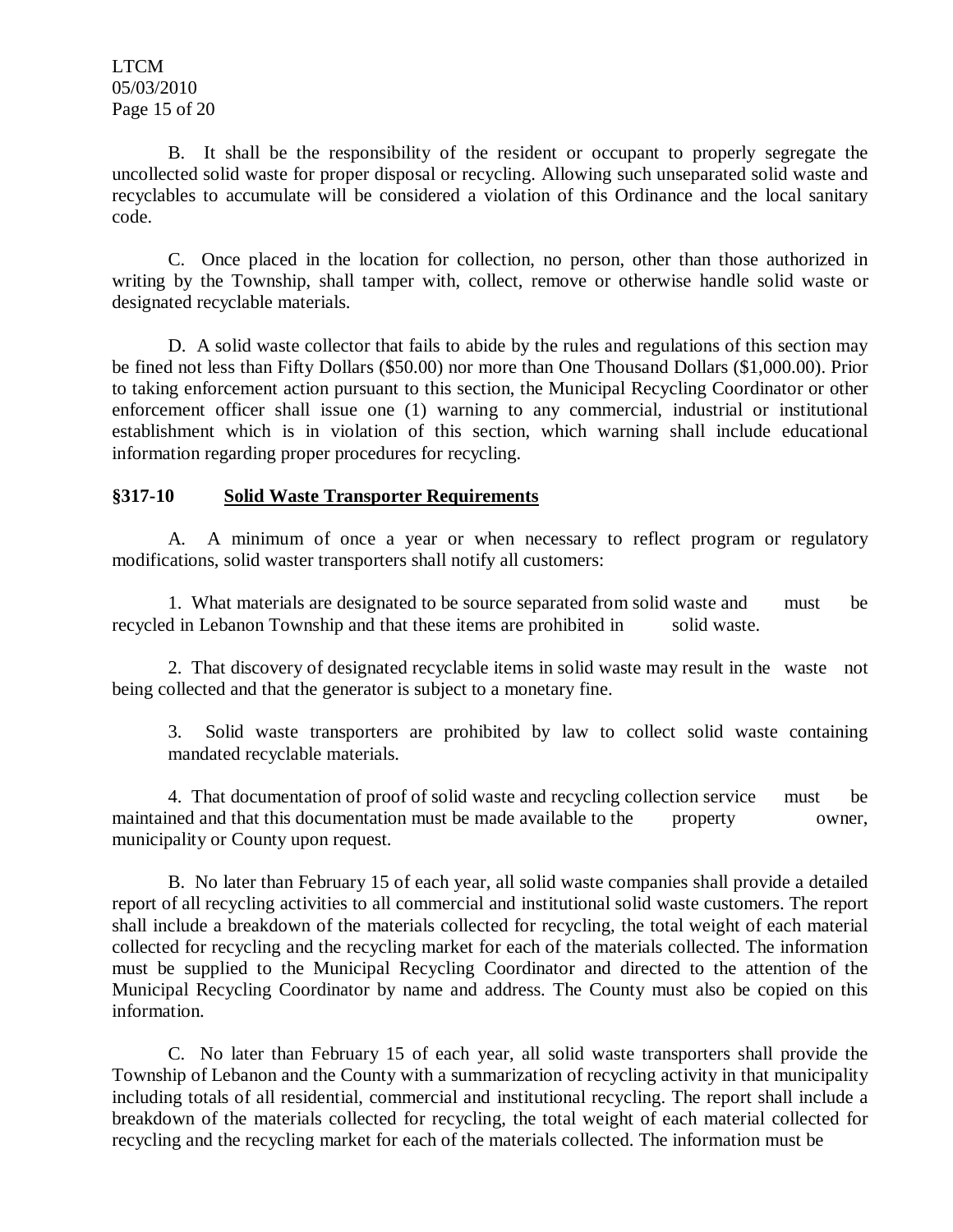LTCM 05/03/2010 Page 16 of 20

supplied to the Municipal Recycling Coordinator and directed to the attention of the Municipal Recycling Coordinator by name and address. The County must also be copied on this information.

D. Failure of the solid waste transporter to comply with the provisions of the Solid Waste Management Plan and pertinent Township recycling ordinances shall constitute a violation and subject the solid waste transporters to those penalties as prescribed in this recycling ordinance and/or State recycling regulations.

### **§317-11 Proof of Provision of Solid Waste and Recycling Collection Services**

Unless the solid waste and recycling collection services have otherwise been provided for by the Township, pursuant to N.J.S.A. 40:66-5.1, all residential, commercial, industrial and institutional generators of solid waste must, upon request by the Township of Lebanon, supply proof that solid waste and recycling collection services have been contracted by the generator. The information requested for proof of service may include provision of weight receipts or billing statements. The procedure by which the Township of Lebanon may request receipts or other documentation must be detailed in a process approved by the Township Committee.

### **§317-12 Enforcement**

A. The Municipal Recycling Coordinator, or other person(s) so designated by the Township Committee, is hereby individually and severally empowered to enforce the provisions of this Ordinance. An inspection may consist of sorting through containers and opening of solid waste bags to detect, by sound or sight, the presence of any recyclable material.

B. Each day for which a violation of this Ordinance occurs shall be considered a separate offense.

C. Fines levied and collected pursuant to the provisions of this Ordinance shall be immediately deposited into the Municipal Recycling Trust Fund (or equivalent). Monies in the Municipal Recycling Trust Fund shall be used solely for the expenses of the municipal recycling program."

#### **BE IT FURTHER ORDAINED** that:

1. All ordinances or portions of ordinances, and all resolutions or portions of resolutions, which are inconsistent with this Ordinance, shall be repealed as to their inconsistencies only.

2. The various parts, sections, and clauses of this Ordinance are hereby declared to be severable so that if any part, sentence, paragraph, section, or clause of this Ordinance is adjudged unconstitutional or invalidated by a court of competent jurisdiction, the remainder of this Ordinance shall not be affected thereby.

3. This Ordinance shall take effect immediately upon final passage and publication as required by law.

## **Ordinance No. 2010- 08 - "RECYCLING COMMISSION"**

*Motion by Ms. Schriver, seconded by Mr. Wunder and carried by unanimous favorable roll call*  vote*,* the public hearing for Ordinance No. 2010-08 was opened.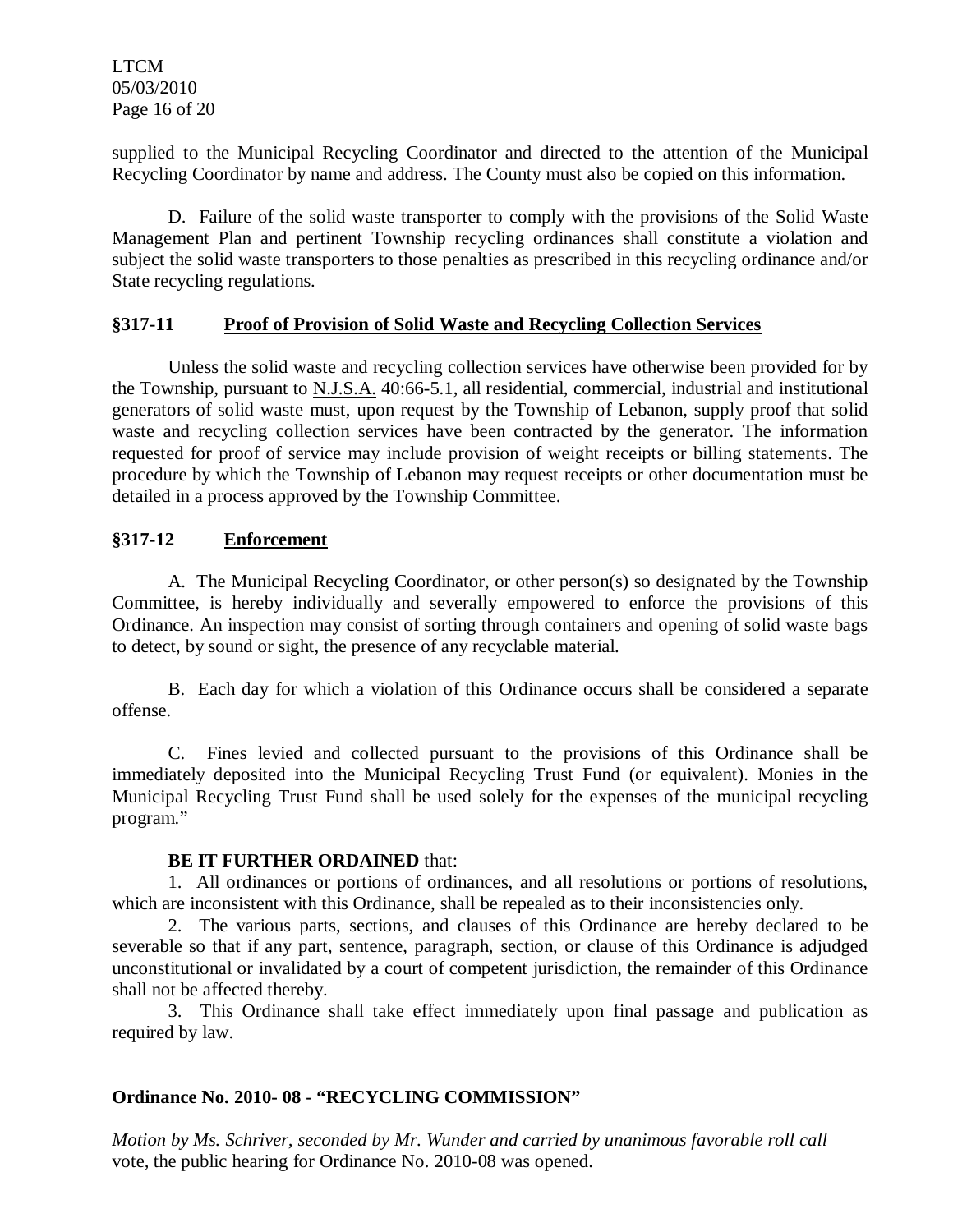LTCM 05/03/2010 Page 17 of 20

*Hearing no comments from the public, the public hearing was closed on a motion by Mr. Piazza,* seconded by Ms. Schriver and carried by unanimous favorable roll call vote.

*Motion by Ms. Schriver, seconded by Mr. Piazza and carried by unanimous favorable roll call vote,* the Township Committee adopted Ordinance No. 2010-08 as written below.

## **ORDINANCE NO. 2010-08 TOWNSHIP OF LEBANON COUNTY OF HUNTERDON STATE OF NEW JERSEY AN ORDINANCE TO REVISE, AMEND AND SUPPLEMENT THE TOWNSHIP CODE OF THE TOWNSHIP OF LEBANON, CHAPTER 89, ENTITLED "RECYCLING COMMISSION"**

**WHEREAS**, Chapter 89 of the Township Code of the Township of Lebanon, entitled "Recycling Commission", establishes a recycling commission for the Township of Lebanon whose duty it is to act as an advisory body to the Township Committee and the Township Recycling Coordinator with respect to matters of recycling and waste management within the Township; and,

**WHEREAS**, the Township has recently amended Chapter 317 of the Township Code of the Township of Lebanon to be in conformity with the provisions of the New Jersey Mandatory Source Separation and Recycling Act, N.J.S.A. 13:1E-99.11, et seq., which statute allocates the abovereferenced duties to the Municipal Recycling Coordinator; and,

**WHEREAS**, as a result of the amendment of Chapter 317 of the Township Code of the Township of Lebanon, it is no longer necessary that there be a Township Recycling Commission.

**NOW, THEREFORE, BE IT ORDAINED** by the Township Committee of the Township of Lebanon, County of Hunterdon, State of New Jersey that Chapter 89 of the Township Code of the Township of Lebanon, entitled "Recycling Commission", is hereby deleted in its entirety.

#### **BE IT FURTHER ORDAINED** that:

1. All ordinances or portions of ordinances, and all resolutions or portions of resolutions, which are inconsistent with this Ordinance, shall be repealed as to their inconsistencies only.

2. The various parts, sections, and clauses of this Ordinance are hereby declared to be severable so that if any part, sentence, paragraph, section, or clause of this Ordinance is adjudged unconstitutional or invalidated by a court of competent jurisdiction, the remainder of this Ordinance shall not be affected thereby.

3. This Ordinance shall take effect immediately upon final passage and publication as required by law.

## **PROCLAMATION - Older Americans Month**

#### **OLDER AMERICANS MONTH**

#### **PROCLAMATION**

Whereas, the month of May is traditionally designated and observed throughout the nation as Older Americans Month; and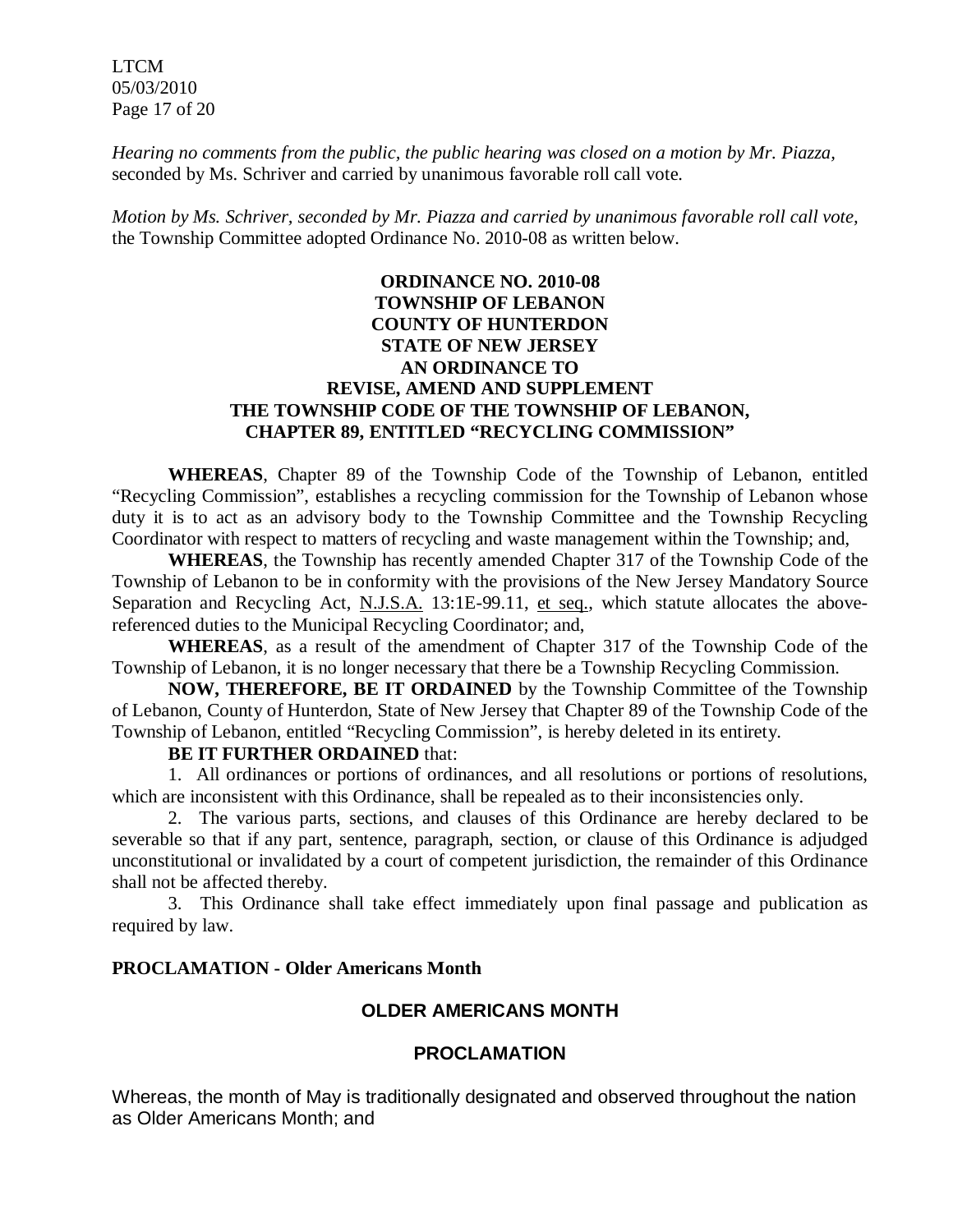LTCM 05/03/2010 Page 18 of 20

Whereas, the 2010 theme is :Older Americans: Age Strong! Live Long!, in honor of older Americans; and

Whereas, the Township of Lebanon recognizes the contributions older Americans have made to our families, our communities, and our nation; and

Whereas, older Americans remain active and productive, volunteering their time, talents and expertise, thereby enriching all our lives;

NOW, THEREFORE, BE IT RESOLVED that the Township of Lebanon does hereby proclaim the month of May as Older Americans Month and calls upon individuals and entities to honor and celebrate the outstanding contributions of this Municipality's older residents.

IN TESTOMONY WHEREOF, I have hereunto set my hand and cause to be affixed the Seal of the Township of Lebanon this 3<sup>rd</sup> day of May 2010.

### **OLD BUSINESS**

#### **Award Bid for Sale of Surplus Equipment**

*Motion by Mr. Piazza, seconded by Mr. Morrison and carried by unanimous favorable roll call vote,* the Township Committee approved the award of the following bid at the recommendation of the Township DPW Supervisor, Warren Gabriel.

#### **Award Bid for Road Materials**

*Motion by Ms. Schriver, seconded by Mr. Wunder and carried by favorable roll call vote, the* Township Committee awarded the following bids at the recommendation of the Township DPW Supervisor, Warren Gabriel AYES: Schriver, Weeks, Morrison, Piazza NAYS: Wunder

| Bituminous Concrete Mix I-5 (Top) to  | Tilcon of New York for               | 55.25 a ton   |
|---------------------------------------|--------------------------------------|---------------|
| Bituminous Concrete Mix I-1 (Base) to | Tilcon of New York for               | 55.25 a ton   |
| Dense Grade Aggregate to              | <b>Eastern Concrete for</b>          | $10.95$ a ton |
| $\frac{3}{4}$ Stone # 57              | <b>Eastern Concrete for</b>          | $12.95$ a ton |
| $1\frac{1}{2}$ Crushed Stone to       | Eastern Concrete for                 | $12.95$ a ton |
| No. 9 Winter Grit to                  | Harmony Sand & Gravel for 7.75 a ton |               |

Back up bid for black top awarded to Warren Materials. There have been times when one or another plant was closed for maintenance.

| Bituminous Concrete Mix I-5 (Top) to  | Warren Materials for | 57.50 a ton   |
|---------------------------------------|----------------------|---------------|
| Bituminous Concrete Mix I-1 (Base) to | Warren Materials for | $48.00$ a ton |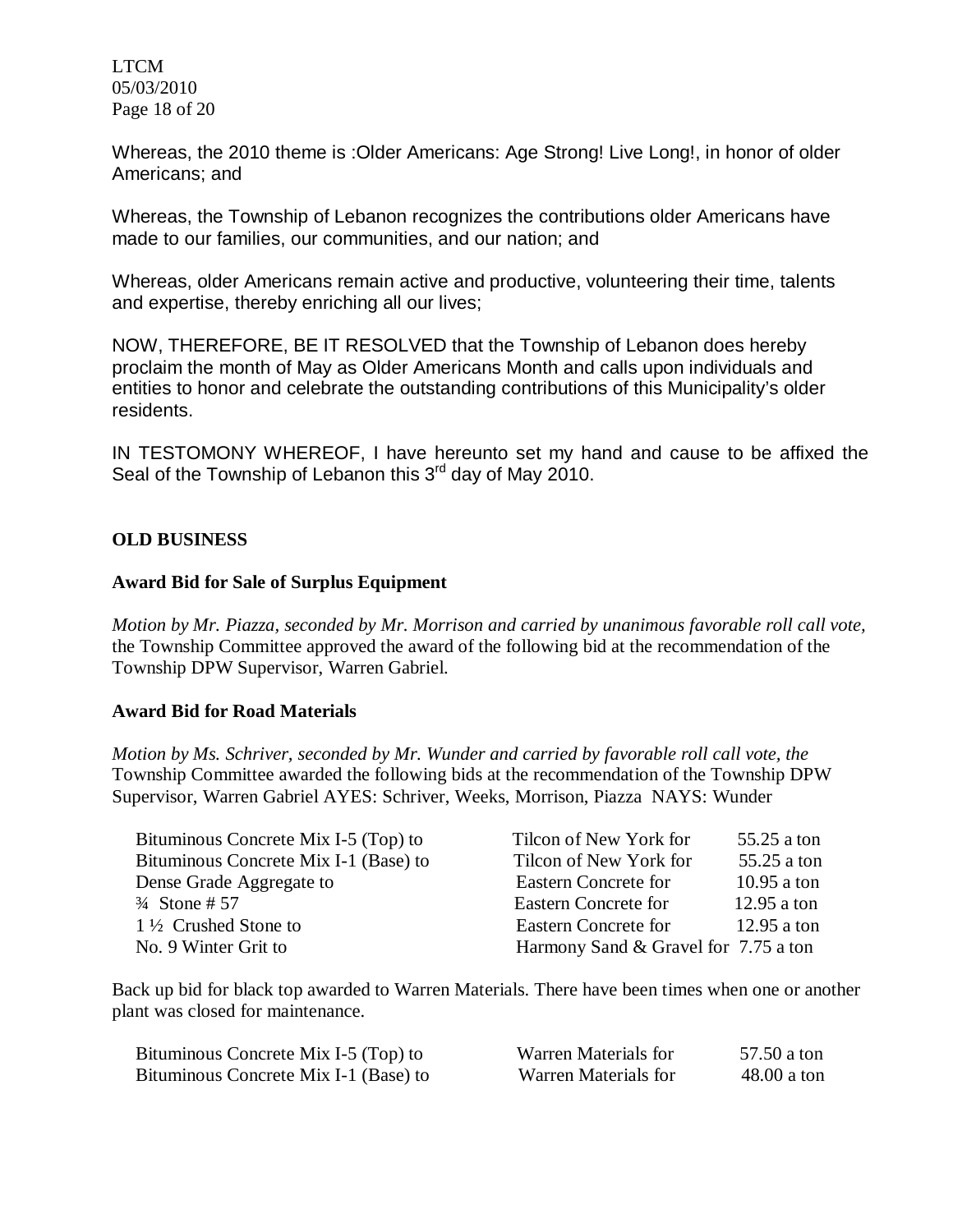LTCM 05/03/2010 Page 19 of 20

### **NEW BUSINESS**

### **Defeated School Budgets**

Mayor Weeks stated that he and Mr. Piazza will be meeting with the High School on May 4, 2010 and the Local School on May 10, 2010 to discuss the defeated school budgets.

## **Tier B Municipal Stormwater General Permit – Report and Certification Authorize the Mayor to Sign**

*Motion by Ms. Schriver, seconded by Mr. Piazza and carried by unanimous favorable roll call vote,* the Township Committee approved the Tier B Municipal Stormwater General Permit Report and Certification as prepared by the Township Engineer, Steve Risse and authorized the Mayor to sign.

## **PRESENTATION OF VOUCHERS**

Committee Members provided a description of vouchers exceeding \$1000.00.

*Motion by Ms. Schriver, seconded by Mr. Piazza and carried by unanimous favorable roll call vote,* the Township Committee approved the April 21, 2010 in the amount of \$1,872,432.62 and the May 3, 2010 bill list in the amount of 2,684,370.93.

### **CORRESPONDENCE**

- a. Tax Collector's Report for the Month of March 2010
- b. Tax Collector's Report of Uncollectible Taxes
- c. Highlands Council Petition for Plan Conformance-Administratively Complete

## **PUBLIC COMMENTS**

*Motion by Mr. Piazza, seconded by Ms. Schriver and carried by unanimous favorable roll call vote,* the Township Committee opened the Public Comment portion of the meeting.

Mr. Shope questioned the statement made by Attorney George. He stated that it just represents half of the matter. The residents did not hear the Rescue Squads comments. Mr. Shope asked if anyone has ever considered the liability of their actions and what type of effect it will have on the Township's insurance.

Mr. Shope asked if the Township has received reimbursement for the Highlands costs. Mr. Shope was informed that the Township just sent the invoices to the Highlands for reimbursement. The amount granted to the Township was \$100,000.00. The Committee has been keeping a close eye on the money being spent.

Mr. Anthony Casale stated that he attends almost every meeting and that the Squad matter has been going on for many years. It is not a decision that was made overnight by the Committee. Mr. Casale stated that he hopes that there will be harmony in the Township. Mr. Casale stated to Mr. Wunder that he does not feel that the information flyer being passed out by the Squad is truthful and is mostly propaganda.